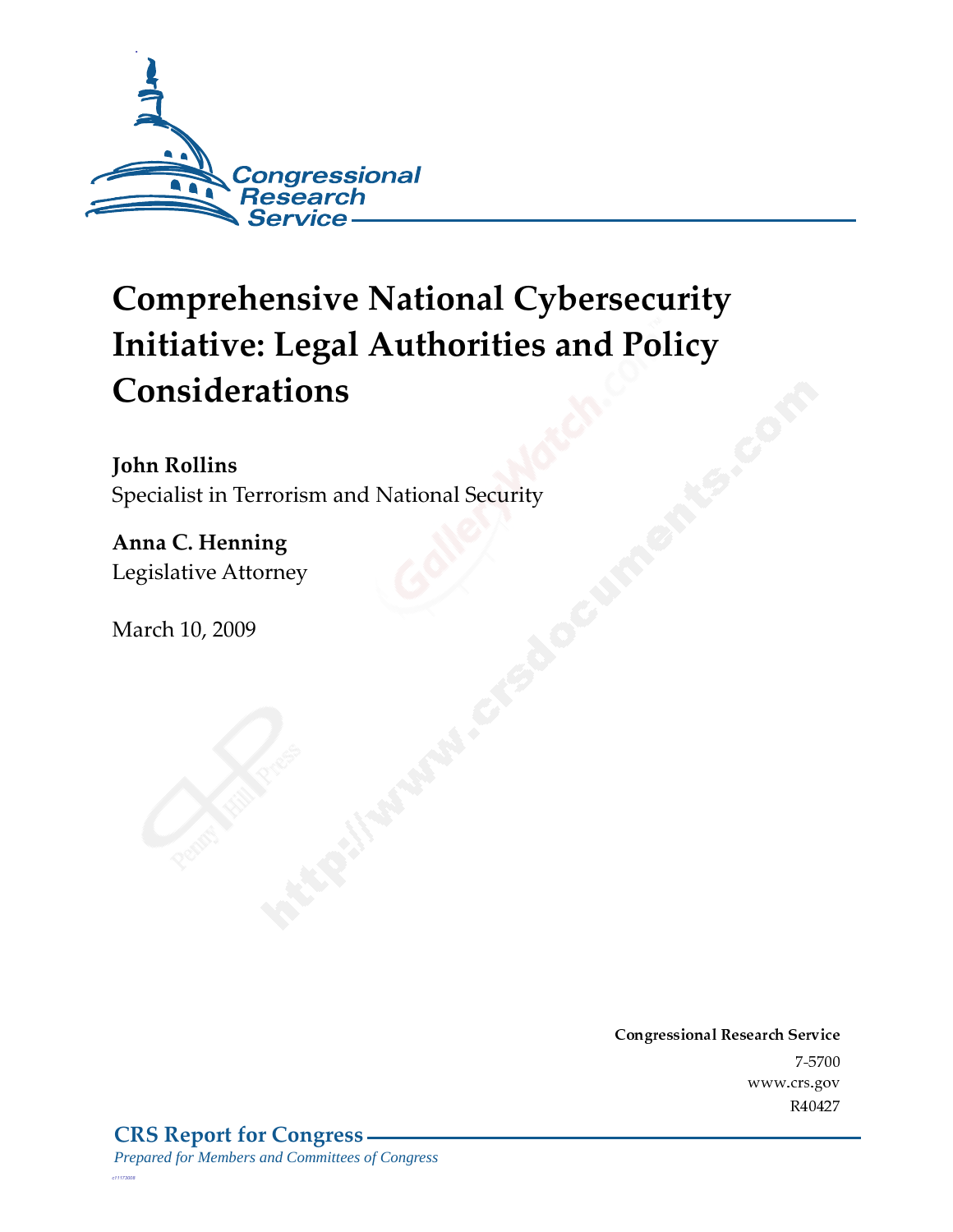# Summary

.

Federal agencies report increasing cyber-intrusions into government computer networks, perpetrated by a range of known and unknown actors. In response, the President, legislators, experts, and others have characterized cybersecurity as a pressing national security issue.

Like other national security challenges in the post-9/11 era, the cyber threat is multi-faceted and lacks clearly delineated boundaries. Some cyber attackers operate through foreign nations' military or intelligence-gathering operations, whereas others have connections to terrorist groups or operate as individuals. Some cyber threats might be viewed as international or domestic criminal enterprises.

In January 2008, the Bush Administration established the Comprehensive National Cybersecurity Initiative (the CNCI) by a classified joint presidential directive. The CNCI establishes a multipronged approach the federal government is to take in identifying current and emerging cyber threats, shoring up current and future telecommunications and cyber vulnerabilities, and responding to or proactively addressing entities that wish to steal or manipulate protected data on secure federal systems. On February 9, 2009, President Obama initiated a 60-day interagency cybersecurity review to develop a strategic framework to ensure the CNCI is being appropriately integrated, resourced, and coordinated with Congress and the private sector.

In response to the CNCI and other proposals, questions have emerged regarding: (1) the adequacy of existing legal authorities—statutory or constitutional—for responding to cyber threats; and (2) the appropriate roles for the executive and legislative branches in addressing cybersecurity. The new and emerging nature of cyber threats complicates these questions. Although existing statutory provisions might authorize some modest actions, inherent constitutional powers currently provide the most plausible legal basis for many potential executive responses to national security related cyber incidences. Given that cyber threats originate from various sources, it is difficult to determine whether actions to prevent cyber attacks fit within the traditional scope of executive power to conduct war and foreign affairs. Nonetheless, under the Supreme Court jurisprudence, it appears that the President is not prevented from taking action in the cybersecurity arena, at least until Congress takes further action. Regardless, Congress has a continuing oversight and appropriations role. In addition, potential government responses could be limited by individuals' constitutional rights or international laws of war. This report discusses the legal issues and addresses policy considerations related to the CNCI.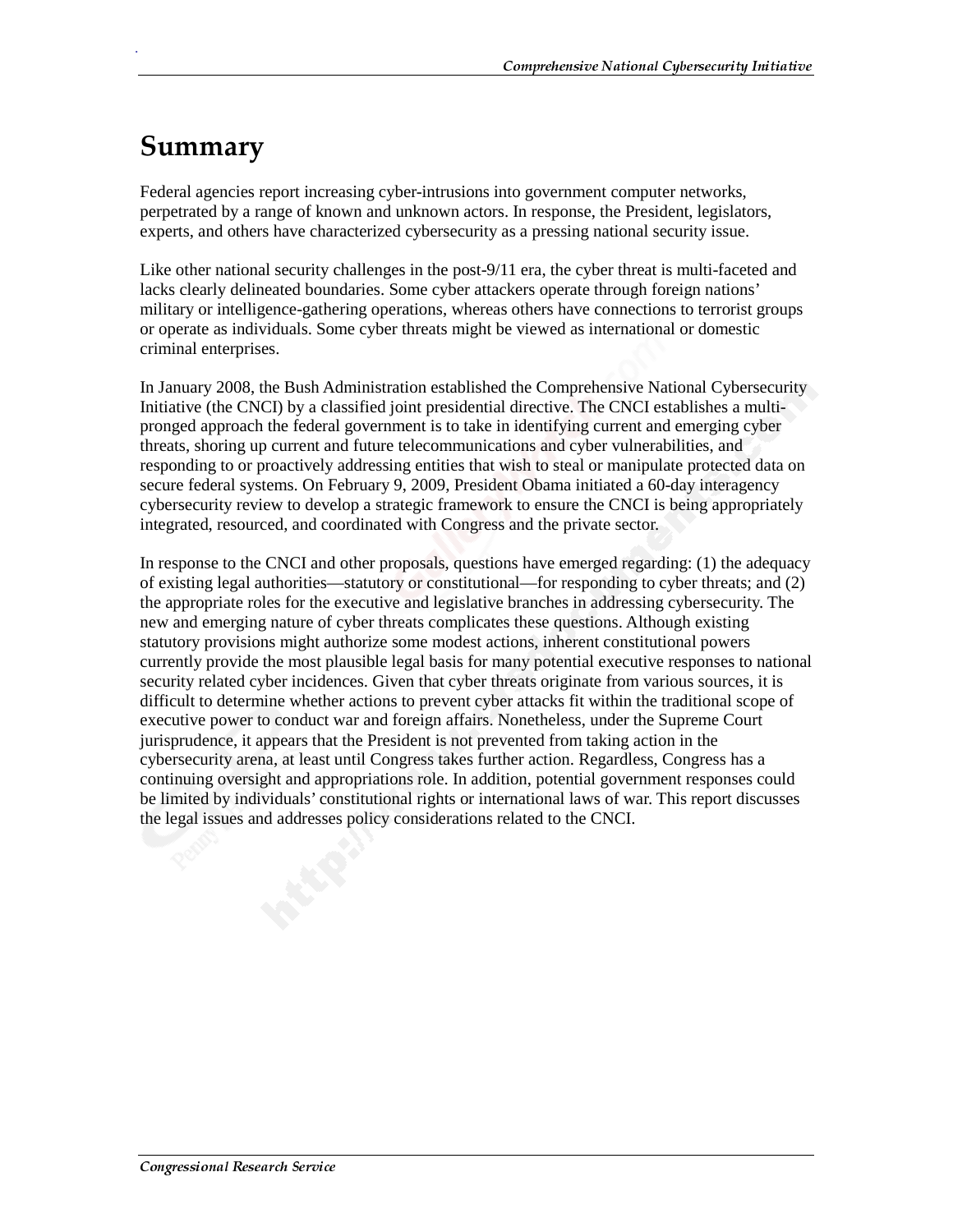# **Contents**

.

| Comprehensive National Cybersecurity Initiative and Concerns Regarding Transparency |  |
|-------------------------------------------------------------------------------------|--|
|                                                                                     |  |
|                                                                                     |  |
|                                                                                     |  |
|                                                                                     |  |
|                                                                                     |  |

#### **Contacts**

|--|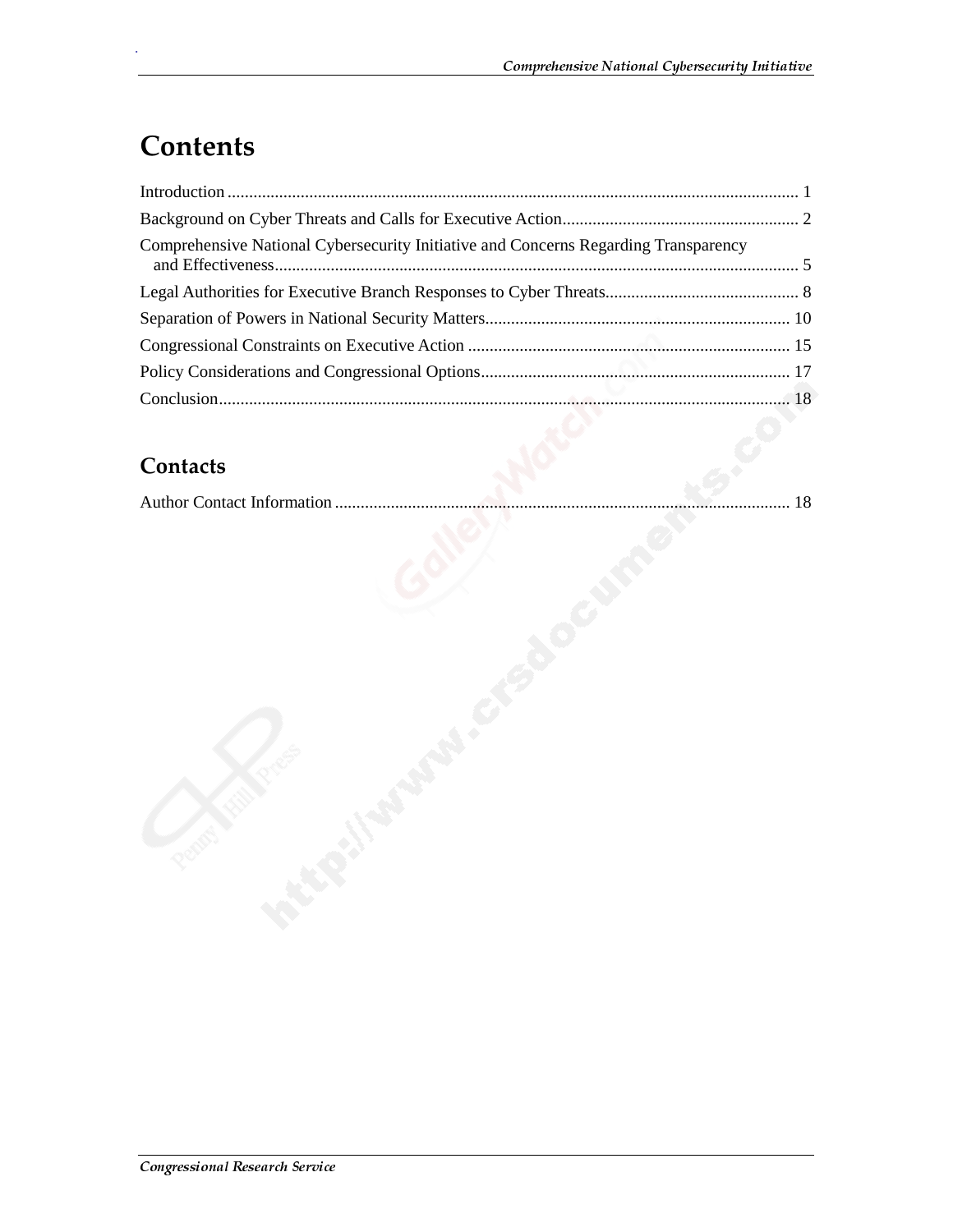#### <u>Introduction</u>

.

Cybersecurity has been called "one of the most urgent national security problems facing the new administration."<sup>1</sup> Cyber and telecommunications activities are sometimes conflated to indicate the same meaning or capability. One might distinguish the term cyber from that of telecommunications with the former being the data or applications residing on the latter which is the electronic medium in which the activity occurs. Electronic information systems, also termed "information infrastructures," now support a wide range of security and economic assets in the public and private sectors.

Such systems have been successfully infiltrated in recent years by a range of attackers, some of whom are suspected to have been working in coordination with foreign military organizations or (foreign) state intelligence services. Thus, like the changing nature of U.S. enemies in the post-9/11 environment, the nature of military and economic vulnerabilities has changed: intelligencegathering battles in cyberspace now also play a crucial role in national security.

In January 2008, the Bush Administration initiated the Comprehensive National Cybersecurity Initiative (the CNCI) to make the United States more secure against cyber threats. The Homeland Security Presidential Directive 23 and National Security Presidential Directive 54 establishing the CNCI are classified. Some details of the Initiative have been made public in Departmental press releases, speeches by executive branch leaders, and analysis and insight offered by individuals that follow cyber security and terrorism related issues. The CNCI "establishes the policy, strategy, and guidelines to secure federal systems."<sup>2</sup> The CNCI also delineates "an approach that anticipates future cyber threats and technologies, and requires the federal government to integrate many of its technical and organizational capabilities to better address sophisticated threats and vulnerabilities."<sup>3</sup> Subsequent to the issuance of the classified directives, congressional committees have held hearings regarding the CNCI and heard testimony from a commission established to address necessary cybersecurity reforms.<sup>4</sup>

In a speech during his presidential campaign, President Obama promised to "make cyber security the top priority that it should be in the 21st century ... and appoint a National Cyber Advisor who will report directly" to the President.<sup>5</sup> Although the Obama Administration might craft a new approach to cybersecurity, some experts have urged the new administration to build on the CNCI,

 $\overline{a}$ 

<sup>&</sup>lt;sup>1</sup> Center for Strategic and International Studies, Securing Cyberspace for the  $44<sup>th</sup>$  Presidency: A Report of the CSIS Commission on Cybersecurity for the 44<sup>th</sup> Presidency (2008).

<sup>2</sup> Department of Homeland Security, *Fact Sheet: DHS 2008 End of Year Accomplishments* (Dec. 18, 2008), http://www.dhs.gov/xnews/releases/pr\_1229609413187.shtm.

 $3$  *Id.* 

<sup>&</sup>lt;sup>4</sup> See, e.g., House Permanent Select Committee on Intelligence, Cyber Security: Hearing on the Nation's Cyber Security Risks, 110th Cong. (Sept. 18, 2008); House Homeland Security Committee, Cybersecurity Recommendations for the Next Administration: Hearing Before the Subcommittee on Emerging Threats, Cybersecurity and Science and Technology, 110th Cong. (Sept. 16, 2008).

<sup>5</sup> July 17, 2008 speech at Purdue University. As of the date of this report a national Cyber Security Advisor has not been named.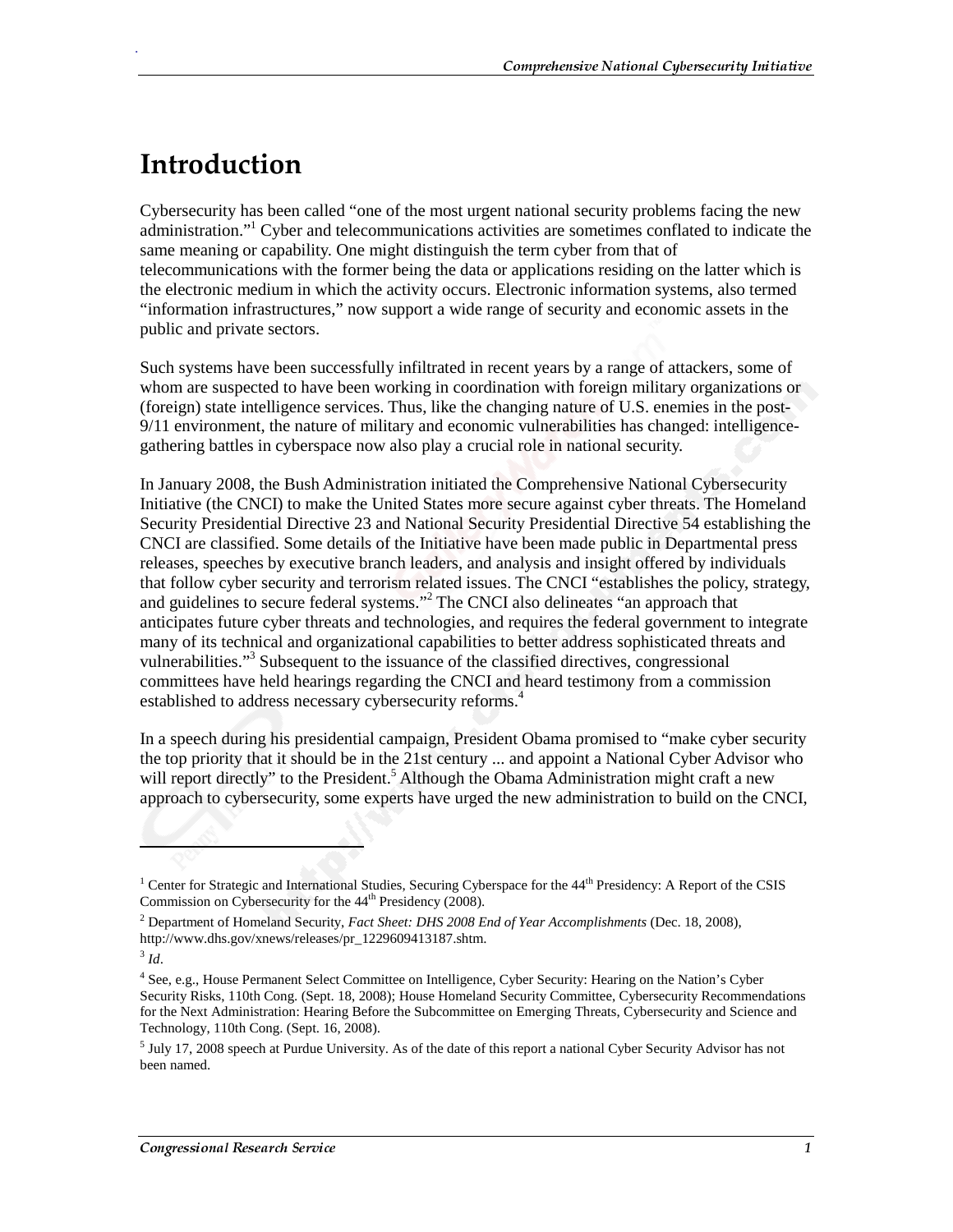which they note is a "major step toward improving federal cybersecurity."<sup>6</sup> On February 9, 2009, President Obama directed a 60-day interagency cybersecurity review to develop a strategic framework to ensure the CNCI is being appropriately integrated, resourced, and coordinated with Congress and the private sector.<sup>7</sup>

The new administration's focus on cybersecurity would continue recent emphasis on the issue by the executive and legislative branches. This recent focus emerged partly in response to events such as attacks by outside hackers against a Pentagon computer network and the CyberWar against Estonia, which garnered significant media attention. Agency reports of large numbers of attempts to infiltrate government cyberspace have also prompted action. Both the high-profile attacks and more routine infiltrations have shed light on the vulnerability of critical information infrastructures. For example, the Defense Science Board noted that the U.S. military's information infrastructure is the "Achilles' heel of our otherwise overwhelming military might."<sup>8</sup>

# **Background on Cyber Threats and Calls for Executive Action**

Threats to the U.S. cyber and telecommunications infrastructure are constantly increasing<sup>9</sup> and evolving as are the entities that show interest in using a cyber-based capability to harm the nation's security interests.10 Concerns have been raised since the 1990s regarding the use of the internet and telecommunications components to cause harm to the nation's security interests. Activities producing undesirable results include unauthorized intrusion to gain access and view protected data, stealing or manipulating information contained in various databases, and attacks on telecommunications devices to corrupt data or cause infrastructure components to operate in an irregular manner. Of paramount concern to the national and homeland security communities is the threat of a cyber related attack against the nation's critical government infrastructures – "systems and assets, physical or virtual, so vital to the United States that the incapacity or destruction of such systems and assets would have a debilitating impact on security, national

 $\overline{a}$ 

<sup>&</sup>lt;sup>6</sup> Center for Strategic and International Studies, *Securing Cyberspace for the 44<sup>th</sup> Presidency: A Report of the CSIS Commission on Cybersecurity for the 44th Presidency* 3 (2008) (including "do not start over" as one of its recommendations for the 44<sup>th</sup> presidency).

<sup>7</sup> The White House, Office of the press Secretary, *President Obama Directs the National Security and Homeland Security Advisors to Conduct Immediate Cyber Security Review* (Feb. 9, 2009),

http://www.whitehouse.gov/the\_press\_office/AdvisorsToConductImmediateCyberSecurityReview/.

<sup>8</sup> Department of Defense, Defense Science Board, *Defense Imperatives for the New Administration* 3 (2008), http://www.acq.osd.mil/dsb/reports/2008-11-Defense\_Imperatives.pdf.

<sup>9</sup> Peter Eisler, *Reported Raids on Federal Computer Data Soar*, USA Today (Feb. 17, 2009), http://www.usatoday.com/news/washington/2009-02-16-cyber-attacks\_N.htm?csp=34. Based on data reportedly provided to USA Today, the U.S. Computer Emergency Readiness Team (US-CERT), a Department of Homeland Security entity, found that known cyberattacks on U.S. government networks rose 40% in 2008 compared to 2007. While this survey focused on U.S. government computer systems, telecommunications networks are maintained by private industry, and any degradation to these services or components would necessarily have negative implications for both public and private cyber activities.

<sup>10</sup> For more information on cyberattackers' capabilities, see CRS Report RL33123, *Terrorist Capabilities for Cyberattack: Overview and Policy Issues*, by John Rollins and Clay Wilson.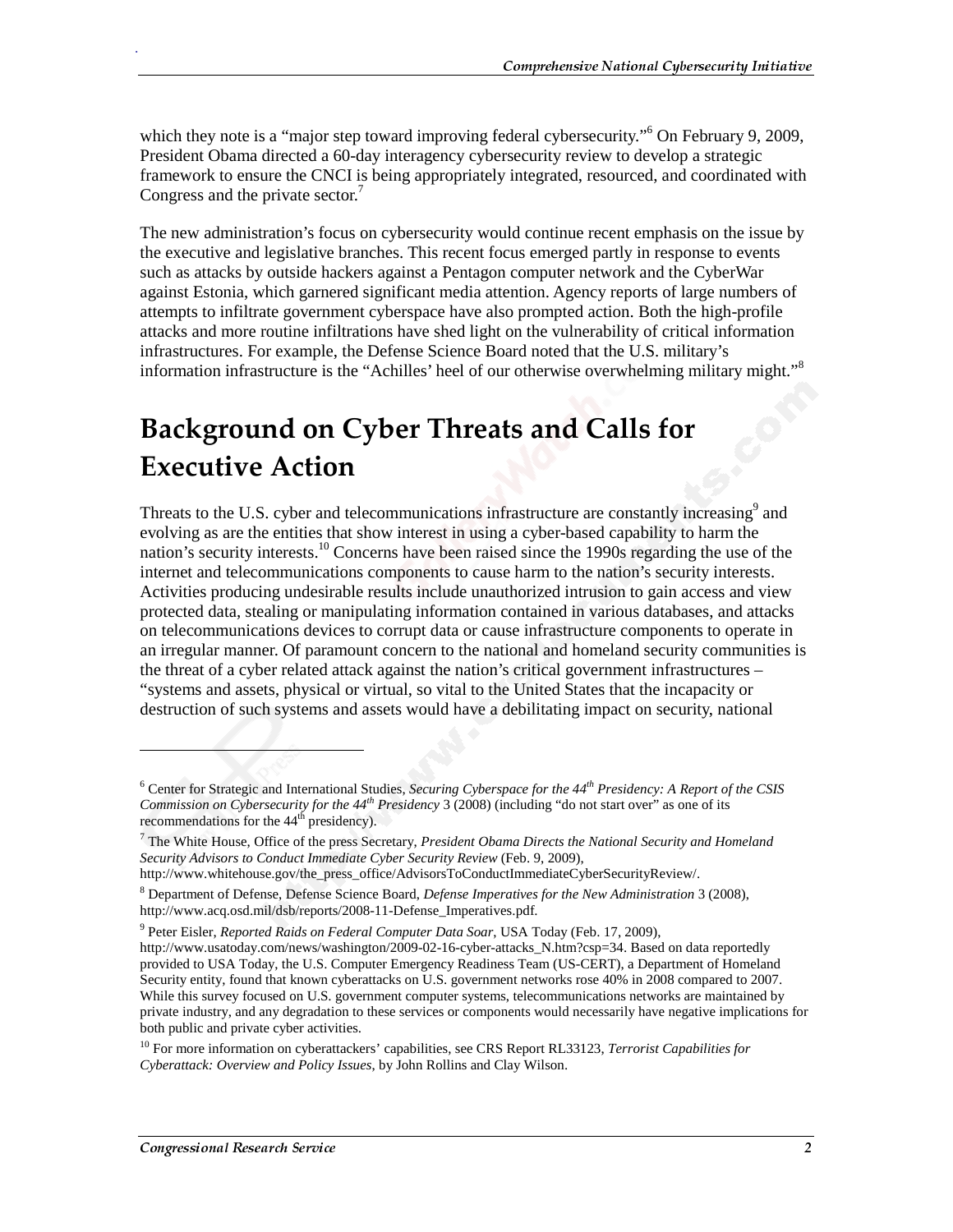economic security, national public health and safety, or any combination of those matters."<sup>11</sup> Early concerns noted attacks on components of the energy grid, infrastructure control systems, and military equipment as examples of telecommunications based threats to physical infrastructures.<sup>12</sup>

In response, the Department of Energy conducted an experiment in 2007 in which the control system of an unconnected generator, containing similar components as that of larger generators connected to many power grids in the nation supplying electricity, was damaged and became inoperable.<sup>13</sup> While data from federal agencies demonstrate that the majority of attempted and successful cyber attacks to date have targeted virtual information resources rather than physical infrastructures,<sup>14</sup> many security experts are concerned that the natural progression of those wishing to harm U.S. security interests will transition from stealing or manipulating data to undertaking action that temporarily or permanently disables or destroys the telecommunication network or affects infrastructure components. Many security observers agree that the United States currently faces a multi-faceted, technologically based vulnerability in that "our information systems are being exploited on an unprecedented scale by state and non-state actors [resulting in] a dangerous combination of known and unknown vulnerabilities, strong adversary capabilities, and weak situational awareness."15 This, coupled with security observers' contention that the United States lacks the capability to definitively ascertain perpetrators who might unlawfully access a database or cause harm to a network, leaves the nation increasingly at risk. It also causes acts or discussions related to deterring cyberattacks to be ignored or negated by entities exploiting known or newly found vulnerabilities.

Prominent national security experts have emphasized the vulnerability of U.S. infrastructures. As recently as January 2009, former Director of National Intelligence (DNI) Mike McConnell equated "cyber weapons" with weapons of mass destruction when he expressed concern about terrorists' use of technology to degrade the nation's infrastructure. In distinguishing between individuals gaining access to U.S. national security systems or corporate data for purposes of exploitation for purposes of competitive advantage, former Director McConnell noted that terrorists aim to damage infrastructure and that the "time is not too far off when the level of sophistication reaches a point that there could be strategic damage to the United States."<sup>16</sup>

 $\overline{a}$ 

<sup>11 42</sup> U.S.C . §5195c(e). For more on U.S. efforts to protect critical infrastructures, see CRS Report RL30153, *Critical Infrastructures: Background, Policy, and Implementation*, by John D. Moteff.

 $12$  Of note, many of the cyber-related incidences that were found to have negatively affected control systems connected to physical infrastructure components were resolved as being the work of current or former employees who had access to and knowledge of the architecture of the affected network.

<sup>&</sup>lt;sup>13</sup> Jeanne Meserve, *Staged Cyber Attack Reveals Vulnerability in Power Grid*, CNN online (Sep. 26, 2007), http://www.cnn.com/2007/US/09/26/power.at.risk/index.html#cnnSTCVideo. A video of the experiment, named Project Aurora, and the resulting damage to the generator is available on the CNN website.

<sup>14</sup> *See* Center for Strategic and International Studies, *Securing Cyberspace for the 44th Presidency: A Report of the CSIS Commission on Cybersecurity for the 44th Presidency* 12 (2008) ("we expected damage from cyber attacks to be physical (opened floodgates, crashing airplanes) when it was actually informational").

<sup>15</sup> House Permanent Select Committee on Intelligence, *Cyber Security: Hearing on the Nation's Cyber Security Risks*, 110th Cong. (Sept. 18, 2008) (statement of Paul Kurtz, Former Senior Director, Critical Infrastructure Protection, White House Homeland Security Council).

<sup>&</sup>lt;sup>16</sup> The Charlie Rose Show, "Interview of Mr. Mike McConnell, Director of National Intelligence," PBS, January 8, 2009.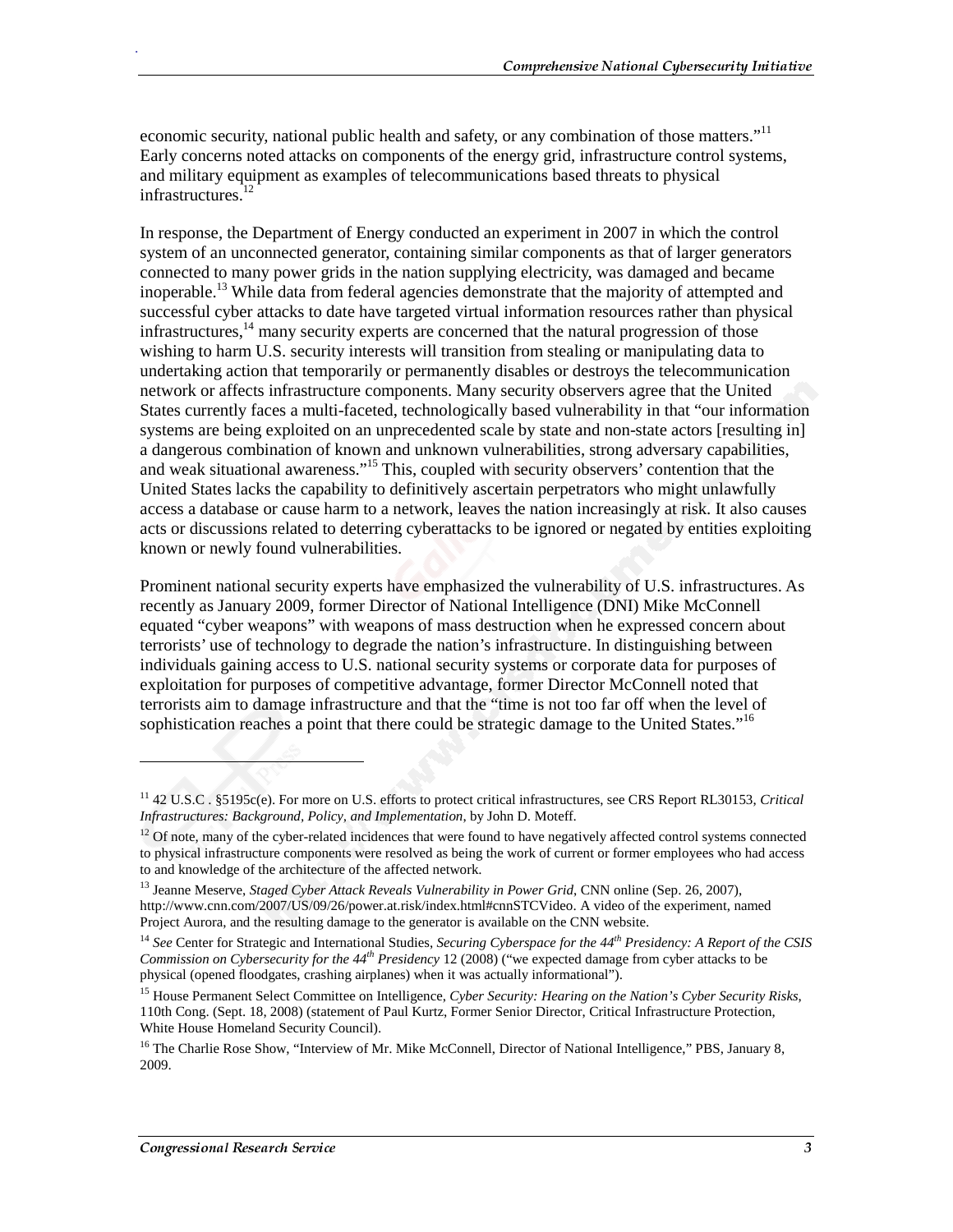Similarly, in elaborating on the potential consequences of a cyber attack, newly confirmed DNI Dennis Blair offered the following statement during the Annual Threat Assessment of the Intelligence Community for the Senate Select Committee on Intelligence:

Growing connectivity between information systems, the Internet, and other infrastructures creates opportunities for attackers to disrupt telecommunications, electrical power, energy pipelines, refineries, financial networks, and other critical infrastructures. Over the past several years we have seen cyber attacks against critical infrastructure abroad, and many of our own infrastructures are as vulnerable as their foreign counterparts. A successful attack against a major financial service provider could severely impact the national economy, while cyber attacks against physical infrastructure computer systems such as this that control power grids or oil refineries have the potential to disrupt services for hours to weeks.<sup>17</sup>

Also describing the evolving threat to U.S. security interests from a cyber-facilitated incident, Melissa Hathaway, Senior Advisor to the DNI and Chair of the Nation Cyber Study Group and President Obama's appointee to lead the 60-day interagency strategic cyber review, wrote that "both state and non-state adversaries are targeting our information systems and infrastructure for exploitation and potential disruption or destruction."18 During the question and answer period of the most recent DNI Annual Threat Assessment of the Intelligence Community, Director Blair stated that a "cyber capability is not one in which I feel [terrorists] have the skills for the greatest destruction. I think that they have other terrible things they can do to us that they are working on harder, they're better able to do, and they seem to be more motivated to do. So [a cyber terrorist attack is] possible, but I don't think the combination of terror and cyber is the nexus that we are most worried about."19 However, threats could originate from foreign military or intelligence operatives rather than from terrorist groups.

In response to reports of the increasing pace and volume of cyber intrusions and a recognition that recent cyber-based threats have compelled the U.S. government to take security related actions that may negatively affect an agency's ability to perform its national security duties,<sup>20</sup> legislators and analysts have expressed concerns that the current statutory framework inadequately addresses modern cybersecurity threats. One prominent voice is the Center for Strategic and International Studies' (CSIS) Commission on Cybersecurity for the 44<sup>th</sup> President, whose members testified before House and Senate committees and released its formal recommendations in fall 2008. The

 $\overline{1}$ 

<sup>&</sup>lt;sup>17</sup> U.S. Congress, Senate Select Committee on Intelligence, Annual Threat Assessment of the Intelligence Community: Hearing on the Threats to the Nation, 111th Cong. (Feb. 12, 2009).

<sup>&</sup>lt;sup>18</sup> Melissa Hathaway, Cyber Security – An Economic and National Security Crisis, Intelligencer: Journal of U.S. Intelligence Studies, Fall 2008 at 31-6.

<sup>&</sup>lt;sup>19</sup> U.S. Congress, Senate Select Committee on Intelligence, Annual Threat Assessment of the Intelligence Community: Hearing on the Threats to the Nation, 111th Cong. (Feb. 12, 2009).

<sup>&</sup>lt;sup>20</sup> In November, 2008, it was reported that the Department of Defense notified all organizations to stop using portable storage devices as it has become "apparent that over time, our posture to protect networks and associated information infrastructure has not kept pace with adversary efforts to penetrate, disrupt, interrupt, exploit or destroy critical elements of the global information grid." Noah Shachtman, *Military USB Ban Meant to Stop Adversary Attacks*, Wired Blog Network (Nov. 20, 2008), http://blog.wired.com/defense/2008/11/military-usb-ba.html. Also, it has recently been reported that some U.S. military units have resorted to disconnecting computer networks from the internet for fear of cyber related risks and a concern that the affected organization may not be managing its network properly thus "making everyone else vulnerable" to an attack. Noah Shachtman, *Air Force Unplugs Bases' Internet Connections*, Wired Blog Network (Feb. 18, 2000), http://blog.wired.com/defense/2009/02/air-force-cuts.html.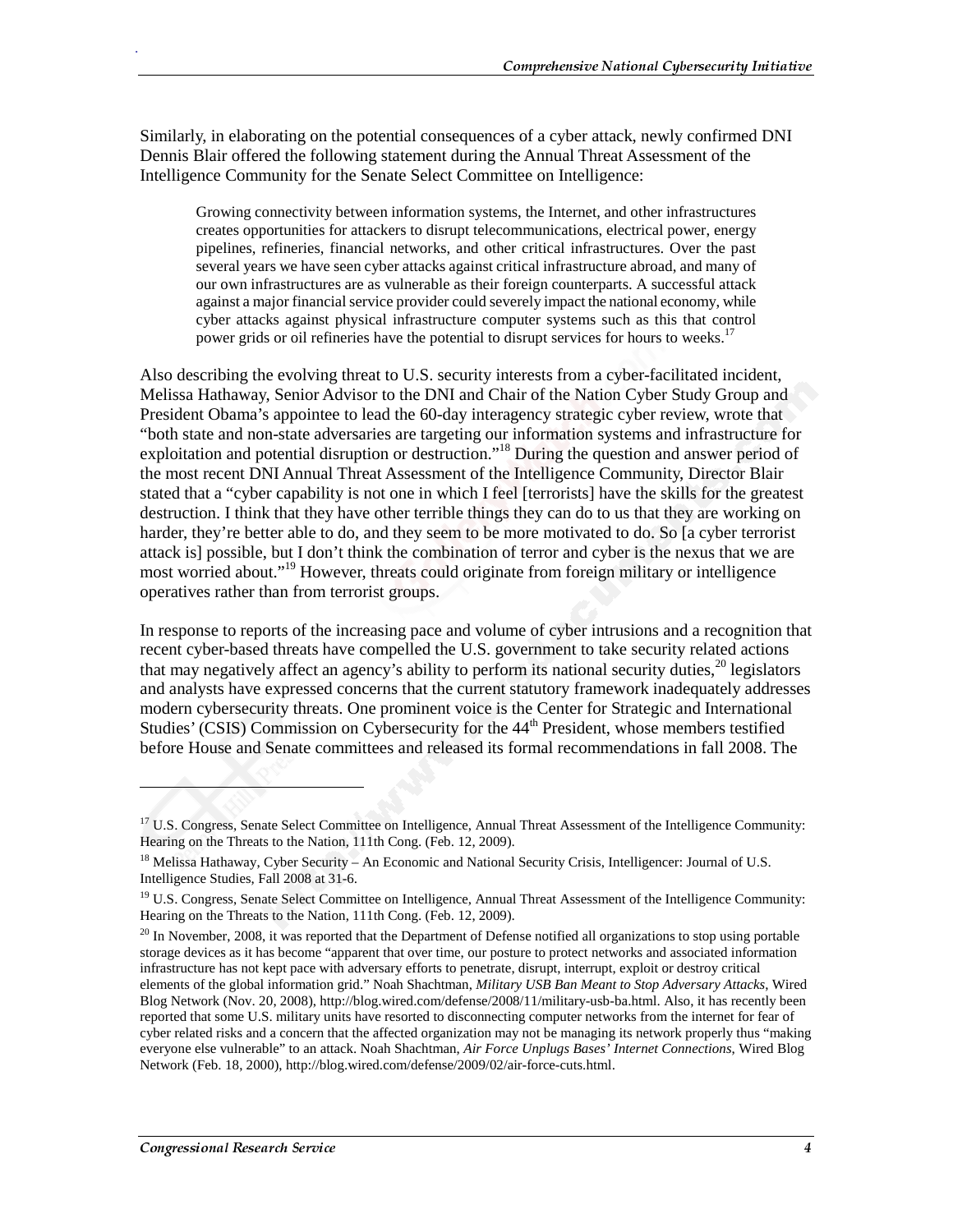Commission recommended that federal cyber-crime provisions should be reexamined and that the "President should propose legislation that eliminates the current legal distinction between technical standards for national security systems and civilian agency systems and adopt a riskbased approach to federal computer security."<sup>21</sup> In addition, it characterized the current statutory framework, particularly the Federal Information Security Management Act, enacted in 2002 to establish agency-level defenses against cyber threats, as too weak to effectively prevent cyber intrusions.<sup>22</sup>

Legislators made some attempts during the  $110<sup>th</sup>$  Congress to strengthen or "modernize" the existing statutory framework. For instance, a bill introduced by Senator Carper, the Federal Information Security Management Act of  $2008<sup>23</sup>$  would have added a "Chief Information" Security Officer" position to supplement the Chief Information Officer position required in each federal agency under the Federal Information Security Management Act of 2002 and the Clinger-Cohen Act of 1996.<sup>24</sup> However, analysts have argued that ultimately, no change to the existing statutory scheme will adequately equip executive agencies to prevent infiltrations into U.S. cyberspace. They argue that "only the White House has the necessary authority and oversight for cybersecurity."25

# **Comprehensive National Cybersecurity Initiative** and Concerns Regarding Transparency and **Effectiveness**

As of the date of this report, unclassified versions of the January 2008 directives establishing the CNCI have yet to be released. While the Initiative has yet to be legislatively recognized, presidential directives, sometimes considered types of executive orders and visa versa, have the force of law if they are supported by constitutional or statutory authority.<sup>26</sup> Although much

 $\overline{a}$ 

<sup>&</sup>lt;sup>21</sup> See Center for Strategic and International Studies, Securing Cyberspace for the  $44<sup>th</sup>$  Presidency: A Report of the CSIS Commission on Cybersecurity for the 44<sup>th</sup> Presidency 12 (2008) at 67.

<sup>&</sup>lt;sup>22</sup> *See, e.g., Id.* at 69 (stating that the Act "has become a paperwork exercise rather than an effective measure of network security"). The Federal Information Security Management Act is Title III of the E-Government Act of 2002, P.L. 107-347, 116 Stat. 2899 (codified at 44 U.S.C. §3541 *et. seq.*). Among other things, it created a position of Chief Information Officer within each federal agency.

 $^{23}$  Federal Information Security Management Act of 2008, S. 3474, 110<sup>th</sup> Cong. (2008). The bill was favorably reported by the Senate Homeland Security and Government Affairs Committee and was placed on the Senate calendar. It has not yet been reintroduced during the 111<sup>th</sup> Congress.

<sup>&</sup>lt;sup>24</sup> 44 U.S.C. §3506 (requiring Chief Information Officer positions). The Clinger-Cohen Act is the name given to the Federal Acquisition Reform Act of 1996 and the Information Technology Management Reform Act of 1996, which passed as Sections D and E, respectively, of the National Defense Authorization Act for Fiscal Year 1996, P.L. 104- 106, 110 Stat. 642, 679 (1996).

<sup>&</sup>lt;sup>25</sup> House Homeland Sec. Comm., Cybersecurity Recommendations for the Next Administration: Hearing Before the Subcommittee on Emerging Threats, Cybersecurity and Science and Technology, 110th Cong. (Sept. 16, 2008) (statement of James A. Lewis, Director and Senior Fellow, Center for Strategic and International Studies).

<sup>26</sup> For more information on presidential directives, see CRS Report 98-611, *Presidential Directives: Background and Overview*, by Harold C. Relyea.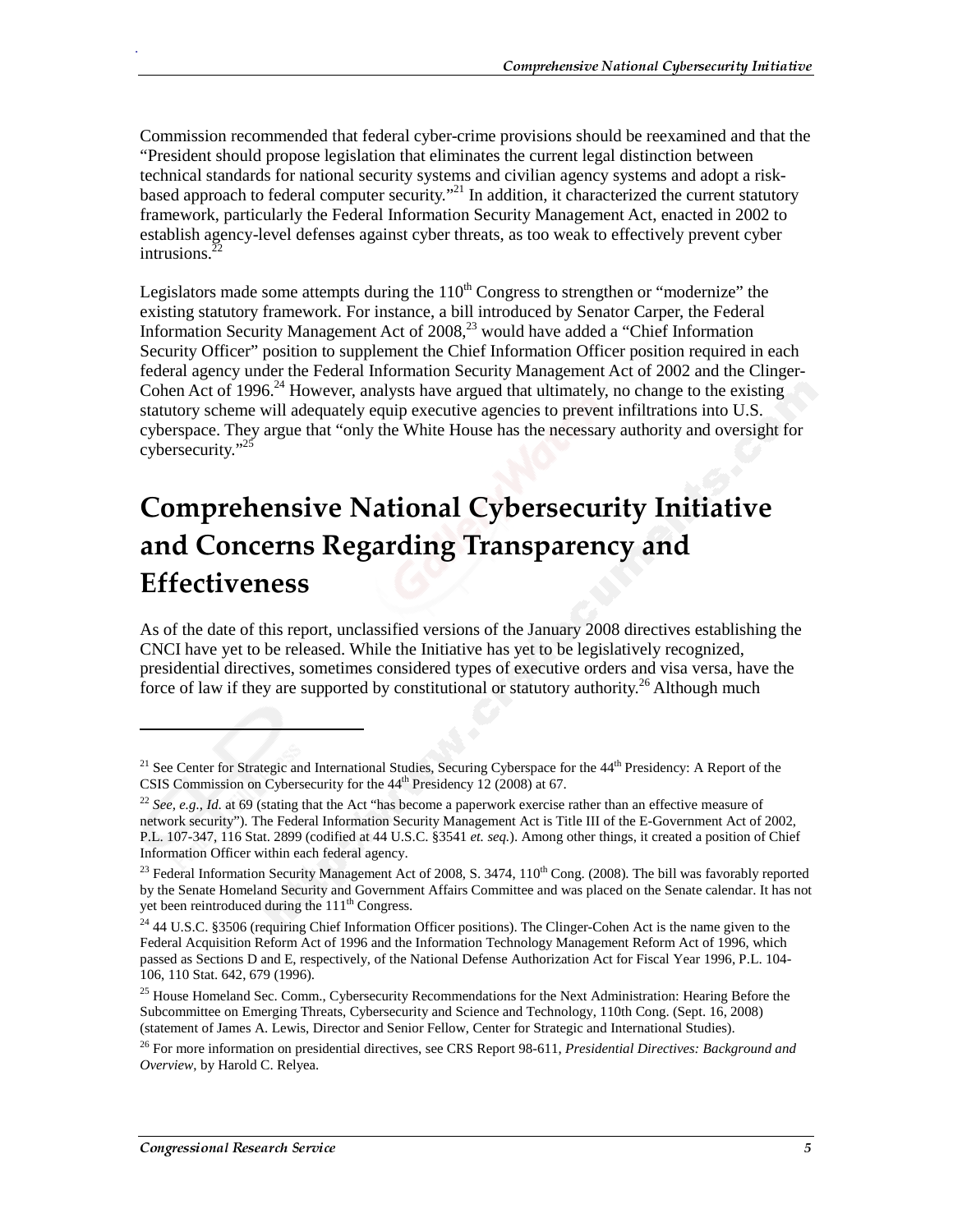remains unknown about the CNCI due to the classified nature of the presidential directives and supporting implementation documents, federal government agency press releases and statements by government officials provide a bit of insight regarding the program. Some security observers are concerned that because the CNCI is focused on developing and adhering to strategies and policies to secure the federal systems, many of which rely on private sector telecommunications networks for service and support, and identifying current and emerging threats and vulnerabilities, it is incumbent on the federal government to improve its coordination activities with non-federal entities and undertake enhanced sharing of timely and relevant cybersecurity related plans and risk data.

Few details have been publicly released regarding the implementation activities or status of CNCI efforts since the establishment of the initiative. According to one media account, Steven Chabinsky, Deputy Director of the Joint Interagency Cyber Task Force for the Office of the DNI, stated at an information technology security conference that there are 12 objectives supporting the Initiative's goal of comprehensively addressing the nation's cyber security concerns. They are:

- 1. Move towards managing a single federal enterprise network;
- 2. Deploy intrinsic detection systems;
- 3. Develop and deploy intrusion prevention tools;
- 4. Review and potentially redirect research and funding;
- 5. Connect current government cyber operations centers;
- 6. Develop a government-wide cyber intelligence plan;
- 7. Increase the security of classified networks;
- 8. Expand cyber education;
- 9. Define enduring leap-ahead technologies;
- 10. Define enduring deterrent technologies and programs;
- 11. Develop multi-pronged approaches to supply chain risk management; and
- 12. Define the role of cyber security in private sector domains.<sup>27</sup>

One question often raised is whether the CNCI objectives are being pursued concurrently. Some security observers are concerned that the government's focus to date has been on securing federal security systems at the expense of other networks that have similar vulnerabilities. The disruption, or perceived accessing or manipulating of data in non-federal networks that contain personal financial information or manage the control systems of the nation's critical infrastructure

 $\overline{a}$ 

<sup>27</sup> Wyatt Kash, Government Computer News, *Details Merge About the President's Cyber Plan* (Nov. 21, 2008), http://gcn.com/Articles/2008/11/21/Details-emerge-about-Presidents-Cyber-Plan.aspx?Page=4.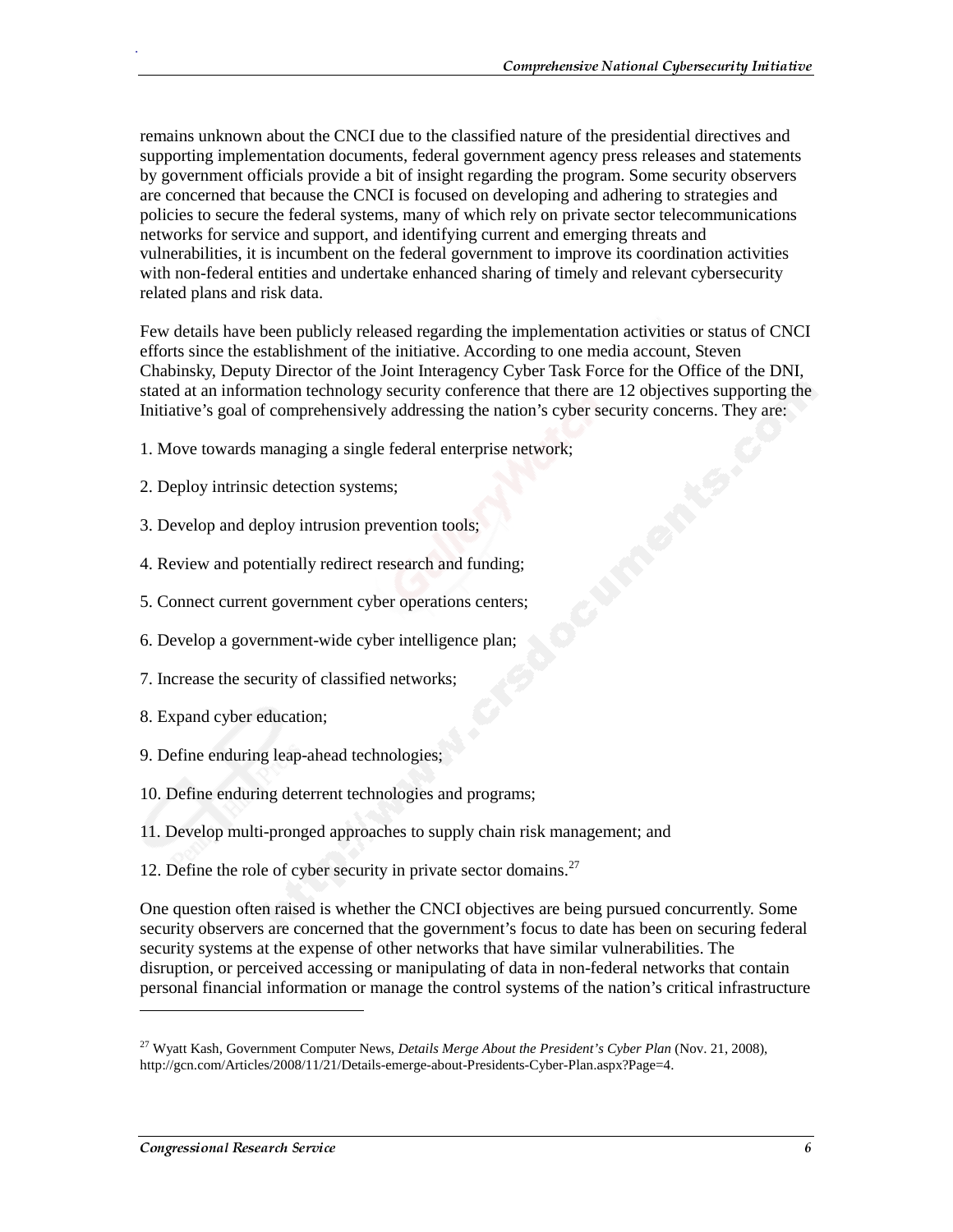could have significant economic, safety, and confidence-in-government implications. It is often noted that in the homeland security and law enforcement communities, where a great deal of post-9/11 emphasis is placed on continuous information exchange and collaboration, efforts to secure the federal technology systems, while relegating state, local, and private sector organizations to lower standards of security, will simply redirect or delay risk that inevitably accompanies increased collaboration. This concern is often expressed by non-federal governmental entities which rely on and routinely coordinate efforts with the U.S. government but have not been apprised of the plans or resources accompanying the CNCI.

Given the secretive nature of the CNCI, one of the common concerns voiced by many security experts is the extent to which non-federal entities should have a role in understanding the threat to the nation's telecommunications and cyber infrastructure and assist with providing advice, assistance, and coordination in preparation and response for ongoing and future intrusions and attacks.<sup>28</sup> As telecommunications providers and internet service providers are corporate entities residing in the private sector, and are relied upon heavily to support federal government activities and services, many cyber-security observers suggest that a comprehensive approach to an effective monitoring, defending, and responding regime is not possible without the collaboration and expertise of the nation's cyber sector owners and operators. As evidenced in the twelve objectives of CNCI, it appears the federal government focus is on the prevention aspects of addressing potential threats to the nation's cyber and telecommunications infrastructure. In contrast, the primary response and recovery activities associated with previous network breaches have been addressed by the private sector entity that has been the victim of the attack. In an apparent admission of the need for further transparency and enhanced public-private partnership to better fulfill the goals of the CNCI, former President Bush's Assistant Secretary of Cybersecurity and Telecommunications at the Department of Homeland Security (DHS), Greg Garcia, recently stated that "there was too much classified (about the CNCI) which was not helpful politically and not helpful in getting the word out." Acknowledging the balance between incorporating the view of non-federal entities and the concern of allowing those that wish to use cyber activities to cause harm, Assistant Secretary Garcia went on to further state that the Department had to "walk the line between raised awareness of what was being accomplished and not letting out too much information that could cause us to be targeted. Still, too much was kept secret."29

Based on the number of unknowns concerning the CNCI and the apparent lack of inclusiveness with the private sector telecommunication and internet providers, some analysts are concerned that future opportunities for successfully ascertaining known and future threats and developing a comprehensive set of legal and policy responses may not be achievable. An apparent Obama Administration goal for the current 60-day cyber security review is a more transparent and coordinated approach to the nation's cyber security risks with the perceived end result being that all affected parties are consulted and given the opportunity to provide advice and assistance in proposing changes to existing legislation, policy, and processes.<sup>30</sup>

 $\overline{a}$ 

 $^{28}$  It is unknown whether non-federal entities have been invited to participate in the previously mentioned President's 60-day cyber security review that commenced on February 9, 2009.

<sup>29</sup> Jill Aitoro, *Bush's Cyber Chief Calls National Security Initiative Too Secret*, Nextgov (Feb. 11, 2009), http://www.nextgov.com/nextgov/ng\_20090211\_6858.php.

<sup>30</sup> *See* Press Release, White House, *President Obama Directs the National Security and Homeland Security Advisors to*  (continued...)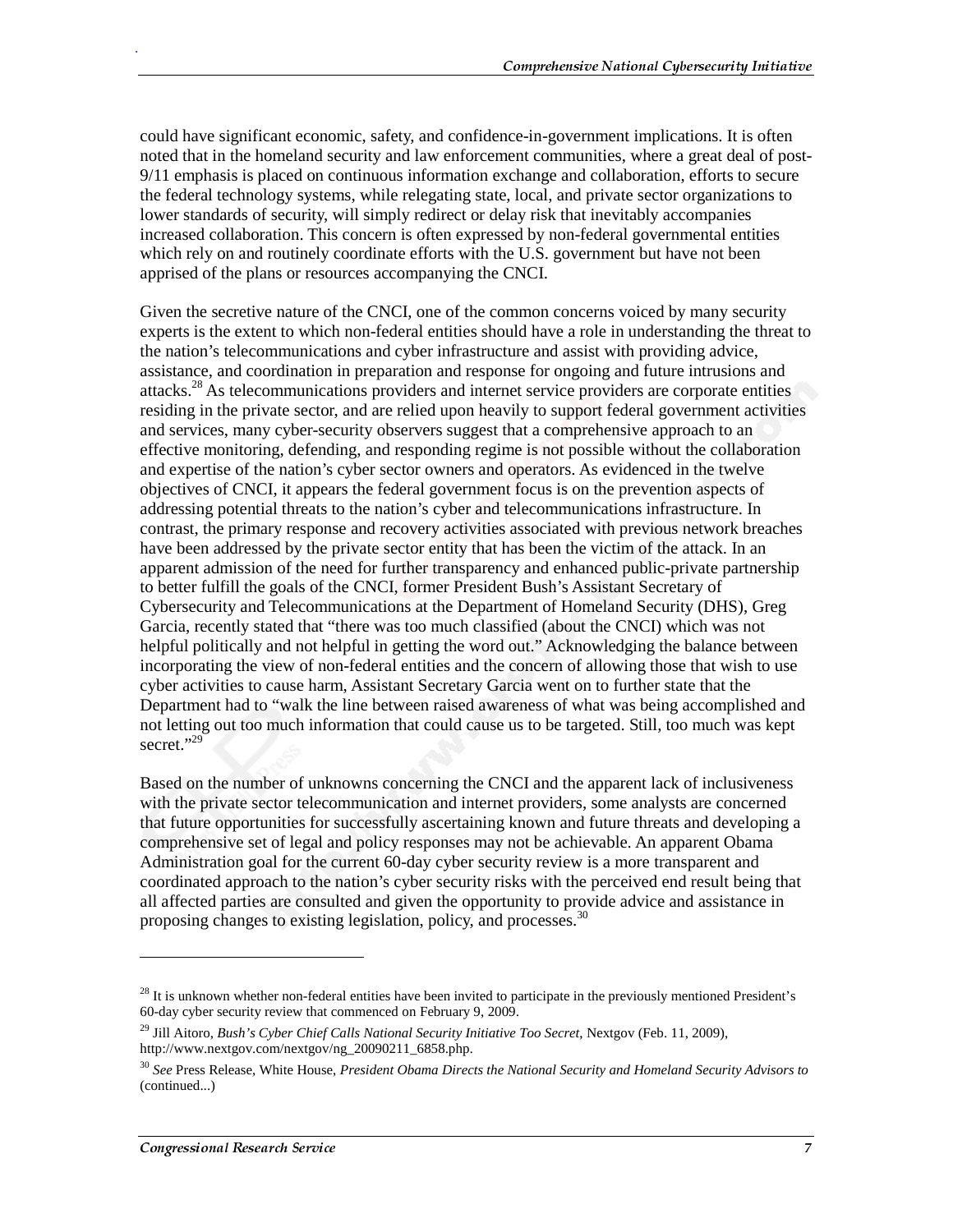# Legal Authorities for Executive Branch Responses to **Cyber Threats**

As discussed, the CSIS report on Securing Cyberspace for the  $44<sup>th</sup>$  Presidency recommends executive action to protect U.S. cyberspace.<sup>31</sup> This and other calls for executive action, together with the 60-day review of the CNCI, implicate questions regarding legal authorities and the appropriate roles of the two political branches in the cybersecurity context. Questions concern the adequacy of existing statutes and the potential need for new legislation to address the modern threat. In addition, for actions not authorized by the existing statutory framework, questions arise regarding the extent of inherent authority for executive-branch responses under the U.S. Constitution.

To be legally authorized, the CNCI and any other executive-branch action must have some basis in statutory or constitutional law.<sup>32</sup> Several disparate legal authorities offer potential bases for executive responses to cyber threats. These include: (1) various provisions in the criminal code that establish federal cybercrime offenses and authorize prosecution; (2) statutes, such as the Federal Information Security Management Act, $33$  which direct executive agencies to establish specific administrative procedures to prevent cyber attacks; (3) more general statutes authorizing executive management of federal agencies; (4) the Authorization for Use of Military Force passed by Congress in  $2001<sup>34</sup>$  which empowered the President to use "all necessary and appropriate" force against perpetrators of the 9/11 terrorist attacks or those who harbor them; and (4) executive powers inherent in the Commander-in-Chief clause or other constitutional provisions.

Because the CNCI objectives appear to include broad governmental reforms and enhanced partnerships with the private sector, at least some actions contemplated by the CNCI likely fall outside of the relatively straightforward and narrow delegations of authority granted by statutes that specifically address cybersecurity, such as federal criminal law provisions and the Federal Information Security Management Act. As previously noted, the Federal Information Security

 $\overline{a}$ 

.

33 44 U.S.C. §3541 *et. seq.*

<sup>(...</sup>continued)

*Conduct Immediate Cyber Security Review*, (Feb. 9, 2009),

http://www.whitehouse.gov/the\_press\_office/AdvisorsToConductImmediateCyberSecurityReview/.

<sup>31</sup> U.S. Department of Homeland Security, DHS Data Privacy and Integrity Advisory Committee, *Letter to the Secretary Regarding Data Privacy and Integrity Recommendations*, Executive Summary, Feb. 5, 2009, p. 4.; Center for Strategic and International Studies, *Securing Cyberspace for the 44th Presidency: A Report of the CSIS Commission on Cybersecurity for the 44th Presidency*.

 $32$  Because the federal government is a government of limited powers, executive actions must find support in either: (1) a power enumerated under Article II of the U.S. Constitution; or (2) authority delegated to the executive by Congress pursuant to one or more of Congress' enumerated Article I powers. Within this framework, some actions are impliedly authorized as means to achieve ends authorized by enumerated powers. *See* McCulloch v. Maryland, 17 U.S. 316 (1819) (upholding Congress' creation of a National Bank as a constitutionally valid means by which to exercise enumerated Article I powers).

<sup>&</sup>lt;sup>34</sup> Authorization for Use of Military Force, P.L. 107-40, 115 Stat. 224 (2001). For background information on authorizations for use of military force and differences between such authorizations and declarations of war, see CRS Report RL31133, *Declarations of War and Authorizations for the Use of Military Force: Historical Background and Legal Implications*, by Jennifer K. Elsea and Richard F. Grimmett.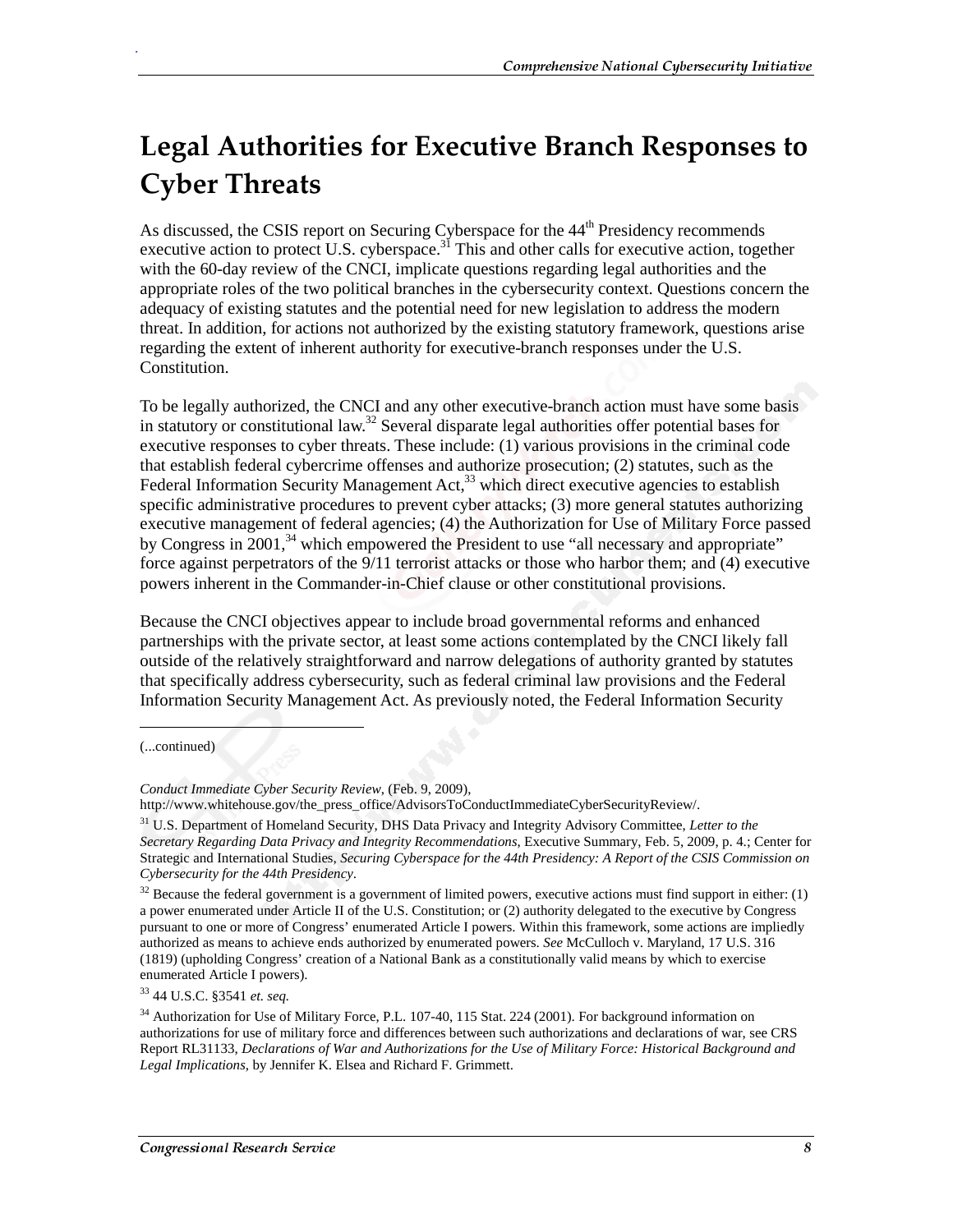Management Act requires federal agencies to take steps, such as establishing a Chief Information Officer position, to protect their computer systems from cyber intrusions.<sup>35</sup> In the criminal law context, the federal computer fraud and abuse statute outlaws intrusions upon the security of government computer systems, and in some cases upon the security of computers used in interstate commerce, by trespassing, threats, damage, espionage, or corrupt use of government computers as instruments of fraud.<sup>36</sup> It is likely that some cybersecurity measures envisioned by the CNCI objectives fall outside the scope of both statutory schemes. Most criminal provisions are reactive by nature; they generally do not authorize preventative measures to defend against potential cyber threats, and jurisdictional and practical hurdles could hamper law enforcement's authority over a computer hacker operating abroad. In contrast, the Federal Information Security Management Act and related statutes, like the CNCI, take a preventative approach to stopping cyber intrusions. However, they require federal agencies to take administrative measures that are relatively modest compared with the objectives of the CNCI.

It is possible that some measures contemplated by the CNCI would find authority in statutes that do not explicitly address cyber threats. For example, statutes authorizing executive management of the civil service might authorize some changes to government internet portals or changes in agency personnel.<sup>37</sup> However, such statutes do not address cybersecurity explicitly, nor do they authorize actions taken outside the realm of administrative measures in federal agencies.

Therefore, the existing statutory framework may not provide adequate authority for at least some responses contemplated by CNCI objectives. To fill that possible gap, or to adopt alternative or supplemental approaches, Congress may determine that new legislation is appropriate. Potential legislative approaches are discussed *infra*. 38 However, even if current statutory law is inadequate to protect the country against cyber attacks, it is not necessarily inadequate in the sense of providing insufficient legal authority for the CNCI, because inherent constitutional powers provide an alternative source of legal authority for some executive branch actions. Thus, Congress could decline to act legislatively in some areas, perhaps choosing instead to work with the executive branch in a cooperative or oversight role. If it did so, the executive branch could act in a number of situations by relying on inherent powers under Article II of the U.S. Constitution or, in very limited circumstances, on the 2001 Authorization to Use Military Force.<sup>39</sup>

The Supreme Court's separation-of-powers jurisprudence makes clear that the President may occasionally act pursuant to his inherent powers under the Constitution without express or implied authorization from Congress.<sup>40</sup> Powers most relevant to the CNCI include the President's war and foreign affairs powers.

 $\overline{a}$ 

<sup>35 44</sup> U.S.C. §3541 *et. seq.*

<sup>36 18</sup> U.S.C. §1030. For an overview of federal cybercrime provisions, see CRS Report 97-1025, *Cybercrime: An Overview of the Federal Computer Fraud and Abuse Statute and Related Federal Criminal Laws*, by Charles Doyle.

 $37$  Statutes authorizing executive management of the civil service are codified in Title 5 of the U.S. Code.

 $38$  The extent of any new law would be limited by individual constitutional rights and by international laws of war.

<sup>&</sup>lt;sup>39</sup> If the President has authority to act pursuant to powers inherent in the U.S. Constitution, then authority under the Authorization to Use Military Force is unnecessary, and visa versa. Under either source, the scope of executive power might depend upon the intent of and actions taken by Congress.

 $40$  The executive and legislative branches typically resolve disputes regarding the extent of executive authority without involving the courts. However, the Supreme Court is the final arbiter in such disputes. *See* David J. Barron and Martin (continued...)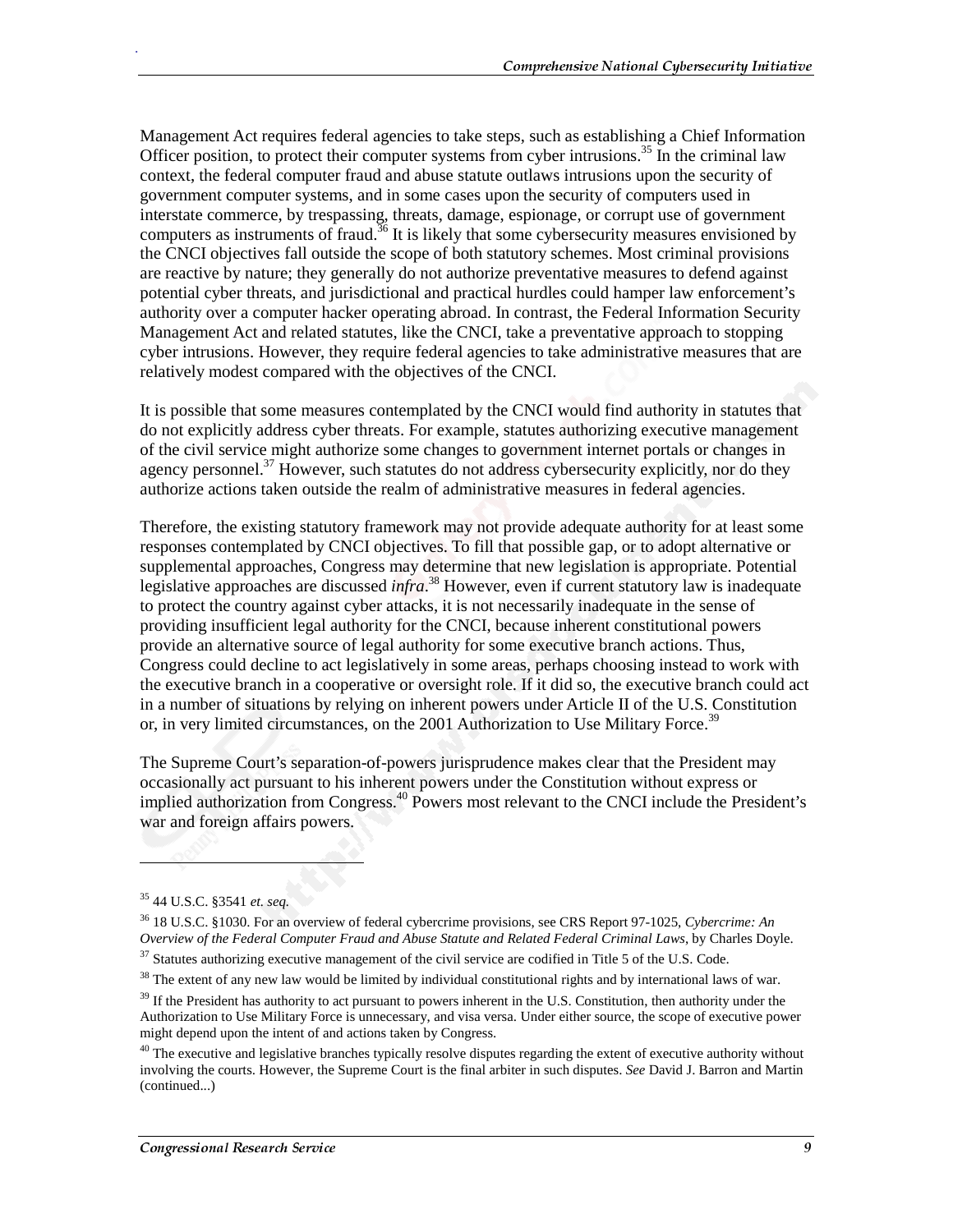#### Separation of Powers in National Security Matters

The Constitution divides powers relating to national security between the executive and legislative branches. Article I of the U.S. Constitution empowers Congress to "declare war," "raise and support armies," "provide and maintain a navy," and "make rules for the government and regulation of the land and naval forces."<sup>41</sup> Article II states that the "President shall be Commander in Chief of the Army and Navy of the United States, and of the Militia of the several States."<sup>42</sup> As a preliminary matter, invocation of war powers begs a question regarding the scope of the Commander in Chief's role in a modern conflict that, not least in the context of cyber warfare, defies traditional military strategies. Many facets of the CNCI – such as components directing planning, development, and education – fall outside of traditional definitions of war. In addition, war powers would likely not apply to actions which mandate private sector security measures. However, many believe the Commander in Chief power extends beyond warfare to encompass a broad conception of national security. In addition, although the phrase "war powers" evokes international conflicts, it seems that the President's war powers authorize at least some domestic action. For example, some have argued that the President's Commander in Chief power authorizes him to create a domestic intelligence agency.<sup>43</sup>

Alternatively, the President's foreign affairs powers might provide an inherent constitutional authorization for executive action on cybersecurity. Given modern communications technology and the ease of travel, it is increasingly difficult to draw clean lines between foreign and domestic affairs. Congress' attempts to distinguish between foreign and domestic actors in other areas impacted by rapidly changing technological environments serve as examples. For instance, in the context of electronic surveillance, statutory provisions have progressed from drawing definitive distinctions between people located in the United States versus abroad in the original Foreign Intelligence Surveillance Act to a 2007 amendment excluding from the scope of foreign surveillance any person "reasonably believed" to be located abroad.<sup>44</sup>

Finally, the President might assert that his oath-based obligation to defend the nation from imminent threats, sometimes termed the "emergency theory," provides a constitutional basis for executive action to prevent cyber intrusions or attacks. Presidents have relied on this authority very rarely.<sup>45</sup>

(...continued)

l

S. Lederman, *The Commander in Chief at the Lowest Ebb – Framing the Problem, Doctrine, and Original Understanding*, 121 Harv. L. Rev. 689, 722-237 (2008).

<sup>41</sup> U.S. Const. Art. I, §8.

<sup>42</sup> U.S. Const. Art. II, §2, cl.1.

<sup>&</sup>lt;sup>43</sup> RAND Corp., The Challenge of Domestic Intelligence in a Free Society: A Multidisciplinary Look at the Creation of a U.S. Domestic Counterterrorism Intelligence Agency 108 (2009) (arguing that for establishing a domestic intelligence agency, the Constitution "tilts the balance of power toward the President by virtue of the Commander-in-Chief clause").

<sup>&</sup>lt;sup>44</sup> The Foreign Intelligence Surveillance Act of 1978, P.L. 95-511, 92 Stat. 1783 (1978) (codified as amended at 50 U.S.C. §§1801 *et seq*.); *see also* Protect America Act, P.L. 110-55 (2007).

<sup>&</sup>lt;sup>45</sup> Some attorneys within the Bush Administration relied on the emergency powers argument to assert that President Bush had inherent authority to use military force in the war on terror. *See, e.g.*, Memorandum Opinion for the Deputy Counsel to the President, *The President's Constitutional Authority to Conduct Military Operations Against Terrorists*  (continued...)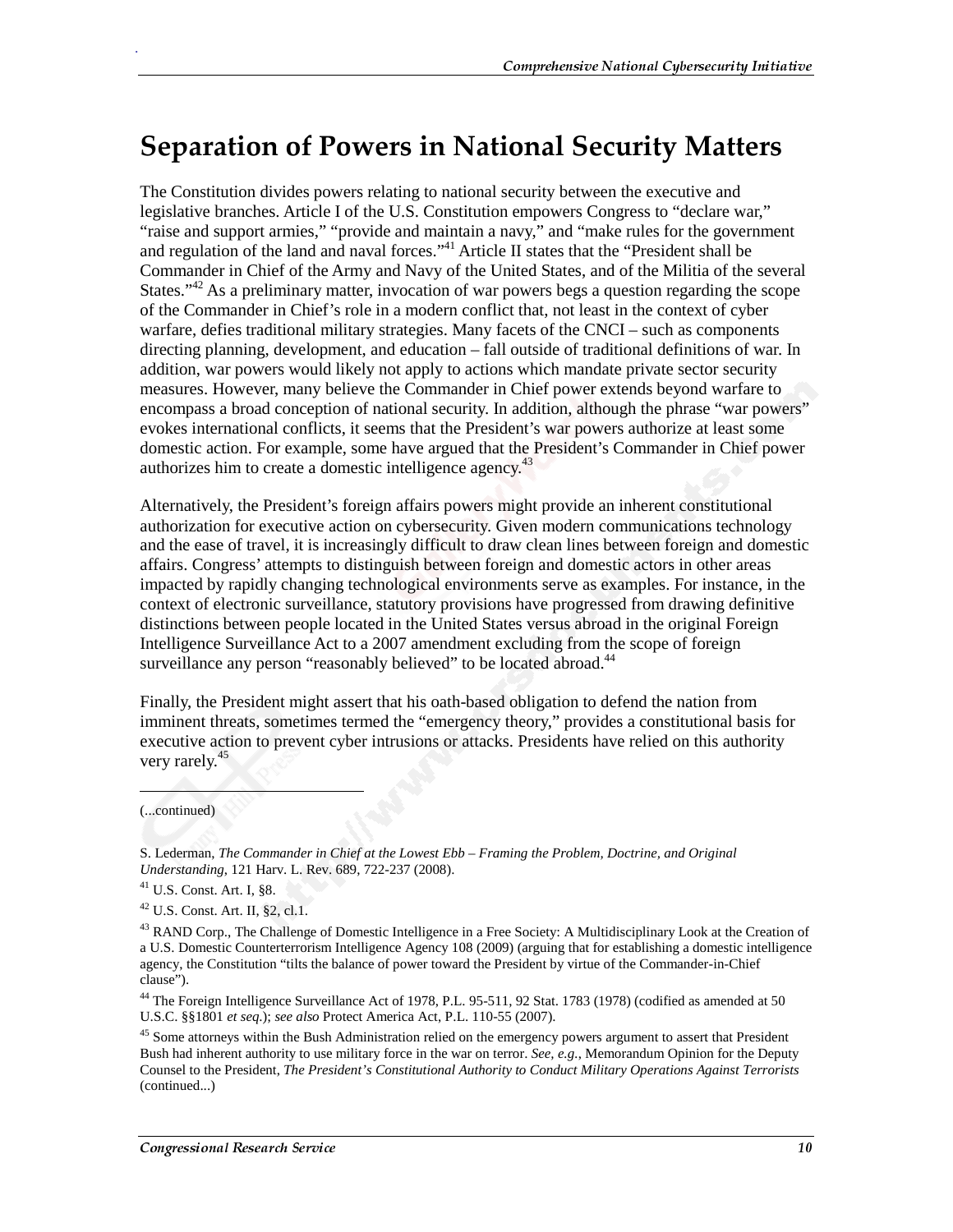Assuming that the President's war or foreign affairs powers extend to national security efforts such as the CNCI, the next question is whether, and in what circumstances, the executive branch exercise of such powers might be constrained by congressional action. As discussed, Congress and the President share powers to address matters of national security, and no precise line divides the powers of the two political branches. Some have identified a narrow sphere of Article II authority, sometimes called "preclusive" power,<sup>46</sup> which congressional action cannot limit. For most situations, however, Justice Robert Jackson's concurring opinion in *Youngstown Steel & Tube Co.*<sup>47</sup> establishes the leading doctrine governing the executive's inherent constitutional authority vis-a-vis Congress.48 Justice Jackson's three-category framework requires courts to evaluate, where possible, the interplay between congressional intent and executive action in the context of the Constitution's allocation of powers. This exercise is made more difficult by the murky nature of a small category of inherent constitutional powers some believe are reserved to the President alone.

During the Korean War, President Truman signed an executive order directing the Commerce Secretary to take control of the nation's steel mills in order to prevent a national steelworkers' strike. In *Youngstown*, also known as the "Steel Seizure Case," the government claimed that presidential powers inherent in Article II provisions, most notably the Commander-in-Chief power, authorized President Truman's action.<sup>49</sup> To prove this claim, the government characterized the industry seizure as an action of a Commander in Chief, prompted by exigencies of war: steel production was necessary for military operations in Korea.<sup>50</sup> The Supreme Court rejected this claim,<sup>51</sup> but justices reached the conclusion by different analytical routes.

Writing for the majority, Justice Black took the hard-line view that the Commander-in-Chief clause gives the President no substantive authority. He emphasized that controlling private property to affect labor disputes "is a job for the nation's lawmakers."<sup>52</sup>

In contrast, Justice Jackson argued that the President's inherent constitutional powers "fluctuate," from relatively high when authorized by Congress, to their "lowest ebb" when a president "takes measures incompatible with the express or implied will of Congress."53 Specifically, Justice

j

.

49 343 U.S. at 587.

<sup>50</sup> *Id*.

<sup>51</sup> *Id*. The Court noted that "'theater of war' [is] an expanding concept." *Id*. Nonetheless, the Court "[could not] with faithfulness to our constitutional system hold that the Commander in Chief of the armed forces has the ultimate power as such to take possession of private property in order to keep labor disputes from stopping production." *Id*.

<sup>52</sup> *Id*.

<sup>(...</sup>continued)

*and Nations Supporting Them* (Sept. 25, 2001), http://www.usdoj.gov/olc/warpowers925.htm.

<sup>46</sup> The term "preclusive" appeared in Justice Jackson's concurring opinion in *Youngstown Steel and Tube Co.*, 343 U.S. 579 (1952), when he referred to Article I authorities that, if exercised, would preclude a conflicting action by Congress as "at once so conclusive and preclusive [that they] must be scrutinized with caution." 343 U.S. at 638 (Jackson, J., concurring).

<sup>47 343</sup> U.S. 579 (1952).

<sup>48</sup> *See* Hamdan v. Rumsfeld, 548 U.S. 557, 638 (2006) ("The proper framework for assessing whether executive actions are authorized is the three-part scheme used by Justice Jackson in his opinion in *Youngstown*").

<sup>53</sup> *Id*. at 635-38 (Jackson, J., concurring).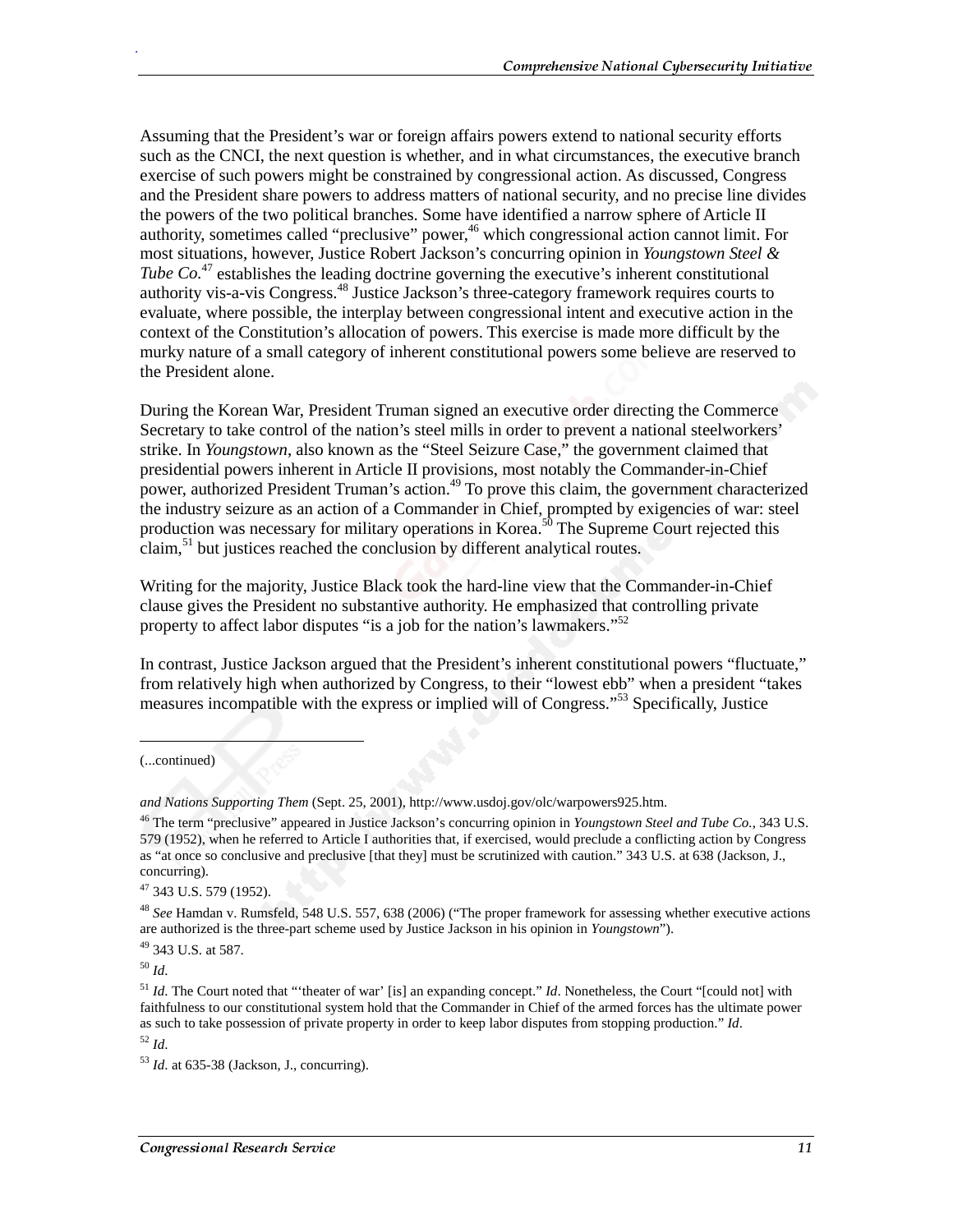Jackson articulated three categories of executive action: (1) action supported by an express or implied grant of authority from Congress; (2) a "zone of twilight" between the other categories, in which "congressional inertia" can occasionally "enable, if not invite, measures on independent presidential responsibility"; and  $(3)$  action that conflicts with statutes or congressional intent.<sup>54</sup> Actions in the first category enjoy congressional support and thus might not need to rely solely on an inherent constitutional powers argument; assuming that Congress acted pursuant to an enumerated Article I power in delegating the authority, these actions are clearly authorized unless they violate another constitutional provision. Actions in the second, "zone of twilight"<sup>55</sup> category prompt a complicated, totality-of-the circumstances inquiry, in which courts determine congressional intent vis-a-vis executive action. Actions that fall within the third category – that is, actions that conflict with statutory law – generally lack constitutional authority, unless the action is one of the few types of actions over which the President has exclusive authority. In *Youngstown*, Justice Jackson found that President Truman's actions fit within the third category, because Congress had not left the issue of property seizure during labor disputes to an "open field"; rather, Congress had passed statutes designed to stabilize markets when government required supplies.<sup>56</sup> On this basis, Justice Jackson joined the majority to strike down President Truman's seizure of the steel industry.57

Given the existing statutory framework, at least some potential responses to cyber threats would likely fall outside of the first of Justice Jackson's categories. Congress has not expressly authorized the cybersecurity reforms proposed by the CNCI, nor do the Federal Information Security Management Act or related statutes appear to impliedly authorize all potential cybersecurity protections. In addition, although the use of cyber force might have congressional authorization under the 2001 Authorization for Use of Military Force<sup>58</sup> if directed against an al Qaeda or Taliban operative, the Supreme Court has appeared to foreclose reliance on the Authorization as a basis for any action that is not a "fundamental" incident to the use of force against those responsible for the 9/11 attacks. The 2001 joint resolution authorized the use of "all necessary and appropriate force against those nations, organizations, or persons he determines planned, authorized, committed, or aided" the 9/11 attacks.<sup>59</sup> In *Hamdi v. Rumsfeld*, the Supreme Court held that capture and detention of Taliban members constituted "so fundamental and accepted an incident to war as to be an exercise of the 'necessary and appropriate force' Congress has authorized the President to use."<sup>60</sup> The Court seemed reluctant to interpret the Authorization as extending to detentions beyond this "limited category."61 Cyber security efforts that focus on information gathering activities may parallel the role of intelligence collection as a "central

 $\overline{1}$ 

<sup>54</sup> *Id*.

<sup>&</sup>lt;sup>55</sup> The phrase "zone of twilight" refers to the mesopelagic region of the ocean – the last region which light reaches, but it also has a non-scientific definition of an indefinite area between two conditions. Under Justice Jackson's framework, the President and Congress might have concurrent authority in this category, such that it is not always clear what, if any, power one branch has to supersede actions of the other.

<sup>56</sup> *Id*. at 639 (Jackson, J., concurring).

<sup>57</sup> *Id*.

<sup>58</sup> P.L. 107-40, 115 Stat. 224 (2001).

<sup>59</sup> P.L. 107-40, 115 Stat. 224 (2001).

<sup>60 542</sup> U.S. 507, 518 (2004). However, the *Hamdi* court held that such authority is limited by detainees' rights under the due process clause. *Id*.

 $^{61}$  *Id.*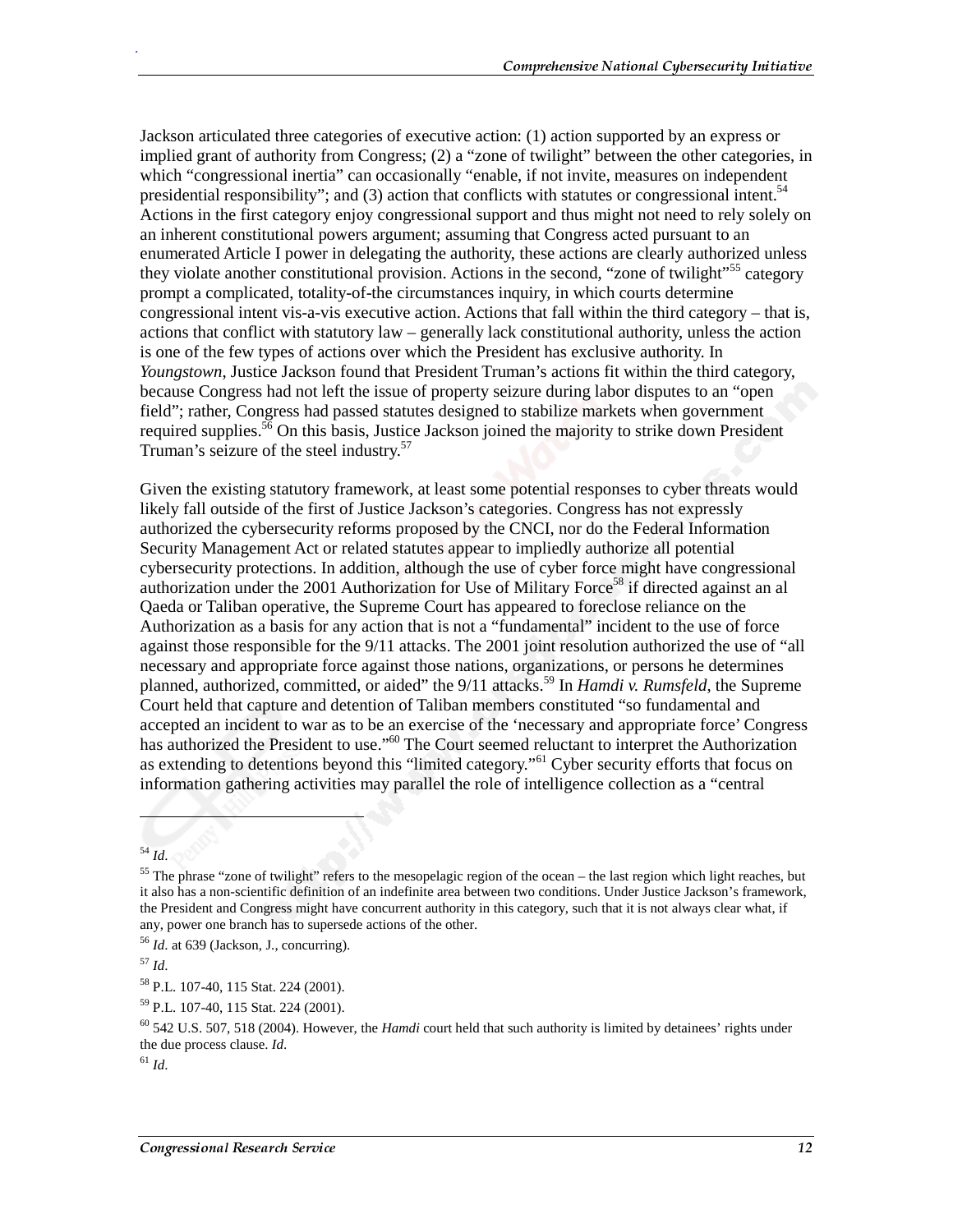component of the war on terrorism."<sup>62</sup> However, not all cybersecurity threats fit logically within the scope of the so-called War on Terror. Cyber intrusions conducted by individual computer hackers, not supported by or aligned with a nation or terrorist organization, are perhaps best characterized as ordinary criminal activity whereas orchestrated intrusions by foreign security or intelligence entities might belong in a category of routine foreign-intelligence gathering. Neither activity appears to fit the mold of wartime operations. On the other hand, to the extent that the primary aim of the War on Terror is to prevent terrorists from harming U.S. civilians or assets, one might argue that defending the United States against threats to the U.S. cyber and telecommunications infrastructure fits squarely within the War's parameters.<sup>63</sup> Nonetheless, it seems unlikely that all aspects of the CNCI would fit within the *Hamdi* interpretation of the 2001 Authorization.

On the other hand, unless Congress takes legislative action that contravenes a proposed executive response, the third category in Justice Jackson's framework is inapplicable. In contrast to intelligence collection efforts through the use of electronic surveillance, which Congress explicitly limited in the Foreign Intelligence Surveillance Act,  $64$  Congress has not expressly limited executive action on cybersecurity. Although Congress has not left the cybersecurity arena an entirely "open field," by virtue of its modest actions with regard to the Federal Information Security Management Act and related provisions, it has not occupied the field to the extent that it had occupied the arena of labor regulation at issue in *Youngstown*.

Therefore, the CNCI and other potential executive actions taken to address cybersecurity likely fall within Justice Jackson's second, "zone of twilight" category, in which the executive and legislative branches have shared authority to act. A 1981 case, *Dames & Moore v. Regan*, refined the Supreme Court's approach to evaluating actions that lie within this "zone of twilight."<sup>65</sup> In *Dames*, then-Justice Renquist, writing for the majority, clarified that in "zone of twilight" cases, the analysis, at least so far as separation-of-powers principles are concerned, "hinges on a consideration of all the circumstances which might shed light on the views of the legislative branch toward [the executive's] action, including 'congressional inertia, indifference or quiescence."<sup>66</sup> Thus, the inquiry in such cases becomes a balancing act, aimed toward ascertaining Congress' relationship to the subject matter at issue. In the context of the CNCI, Congress' actions to date on cybersecurity have been primarily criminal or administrative and do not represent a comprehensive response to the issue. In addition, the CNCI involves intelligence and foreign affairs issues that traditionally lie within the purview of the executive branch. Therefore, at least until Congress takes further action in the cybersecurity area, it appears that the executive branch is not precluded from implementing the CNCI or other cybersecurity responses under Justice Jackson's *Youngstown* framework.

 $\overline{a}$ 

<sup>62</sup> David J. Barron and Martin S. Lederman, *The Commander in Chief at the Lowest Ebb – Framing the Problem, Doctrine, and Original Understanding*, 121 Harv. L. Rev. 689, 714 (2008) ("a central component of the war against terrorism is, by its nature, the collection of intelligence").

<sup>&</sup>lt;sup>63</sup> See Id. (noting that the war on terrorism differs from conventional conflicts, in part, because "the Executive has identified its principal goal in this conflict not as defeating the enemy in battle, but as preventing the enemy from 'fighting' in the first place").

<sup>64 50</sup> U.S.C. §§1801 *et seq*.

<sup>65 453</sup> U.S. 654 (1981).

<sup>66</sup> *Id*. at 669.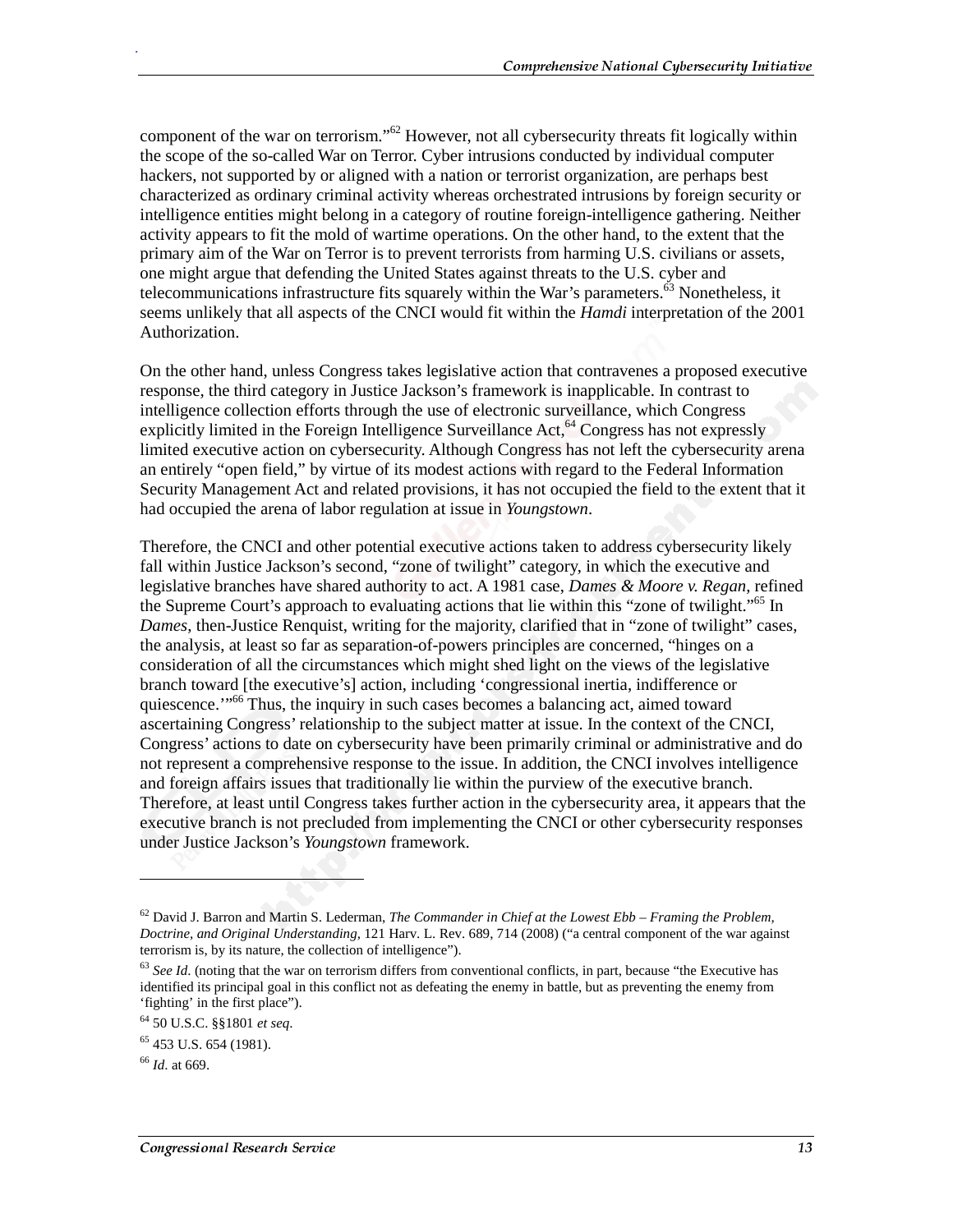A final issue is whether responses to cybersecurity intrusions or attacks might be part of the narrow realm of "preclusive" constitutional powers belonging to the President.<sup>67</sup> Although the scope of, and even the constitutional authority for, such powers has never been fully defined, scholars have noted that a few key rules form a "rarely questioned narrative" regarding arenas in which Congress traditionally defers to executive action.<sup>68</sup> For example, traditional notions dictate executive direction of wartime campaigns.<sup>69</sup> Likewise, the Supreme Court has characterized the President as the "sole organ" of the country in conducting foreign affairs.<sup>70</sup> In addition, some have suggested a distinction between offensive utilization of cyber weapons versus defensive shield to stop attacks:<sup>71</sup> whereas the President must obtain congressional authorization before committing U.S. armed forces in an offensive action, the President's has the exclusive power to repel attacks made against the United States.

Despite this narrative, however, no definitive boundaries have been defined for any such preclusive powers. Perhaps for that reason, Justice Jackson made clear in his *Youngstown* concurrence that the realm of any such preclusive powers must be carefully scrutinized.<sup>72</sup> Thus, although many executive actions in the cyber area would likely fall within the scope of Article II powers for ensuring national security, most actions would probably falls outside of the narrow categories of exclusive executive authority to conduct wartime campaigns and international relations. Similarly, even if the President has an exclusive power to lead the military in defensive actions, actions might not be clearly enough a defensive response to a military threat to trigger an exclusive presidential power.<sup>73</sup>

 $\overline{a}$ 

 $67$  Scholars have expressed doubts regarding the framers' intent to imbue the President with "preclusive" constitutional powers but nonetheless have argued that long-standing assumptions that such powers exist have solidified their constitutional standing. *See, e.g.*, David J. Barron and Martin S. Lederman, *The Commander in Chief at the Lowest Ebb – Framing the Problem, Doctrine, and Original Understanding*, 121 Harv. L. Rev. 689, 802 (2008).

<sup>68</sup> *See, e.g Id*. at 698. For more information regarding divisions between Congress' and the President's war powers and an analysis of that division in the context of the President's authority to use commit armed forces in Iraq, see CRS Report RL33837, *Congressional Authority to Limit U.S. Military Operations in Iraq*, by Jennifer K. Elsea, Michael John Garcia, and Thomas J. Nicola.

<sup>69</sup> *See Hamdan v. Rumsfeld*, 548 U.S. 557, 591-92 (2006) (citing *Ex Parte Milligan*, 71 U.S. 2, 139-40 (1866)). *But see*  War Powers Resolution, 50 U.S.C. §§1541-1548, discussed *infra*.

<sup>70</sup> *See United States v. Curtiss-Wright Export Co.*, 299 U.S. 304, 319 (1936) ("'The President is the sole organ of the nation in its external relations, and its sole representative with foreign nations.'" (citing Annals, 6th Cong., col. 613 (statement of John Marshall))). However, the *Curtiss-Wright* case involved executive action that fell in the first of Justice Jackson's *Youngstown* categories – i.e., where Congress and the President acted in concert. Thus, although the case has helped to form a narrative regarding executive-branch prerogative in international relations and has occasionally been cited to support the proposition that the President has some preclusive foreign affairs powers under the Constitution, it would misstate the *Curtiss-Wright* holding to assume that it recognized any broad preclusive foreign relations power.

 $71$  Aside from the operational distinction that may be made with respect to the types of cyber activities the U.S. may undertake, the offensive versus defensive distinction may also be worth considering from an organizational perspective. Agencies responsible for protecting the government's websites and launching counter-offensive attacks may not be the same entities responsible for assisting in the recovery phase of an attack of national security significance on a U.S. cyber or telecommunications hosted network.

 $72$  343 U.S. at 638 (Jackson, J., concurring).

 $^{73}$  In the context of modern national security threats, the line between offensive and defensive action is not easily deciphered. For example, the United States captured and detained a large number of alleged enemy combatants in the course of post-September  $11<sup>th</sup>$  military operations. Is the ongoing detention of such persons, often referred to as "preventative detention," an offensive action? The Supreme Court has upheld executive authority for such detentions (continued...)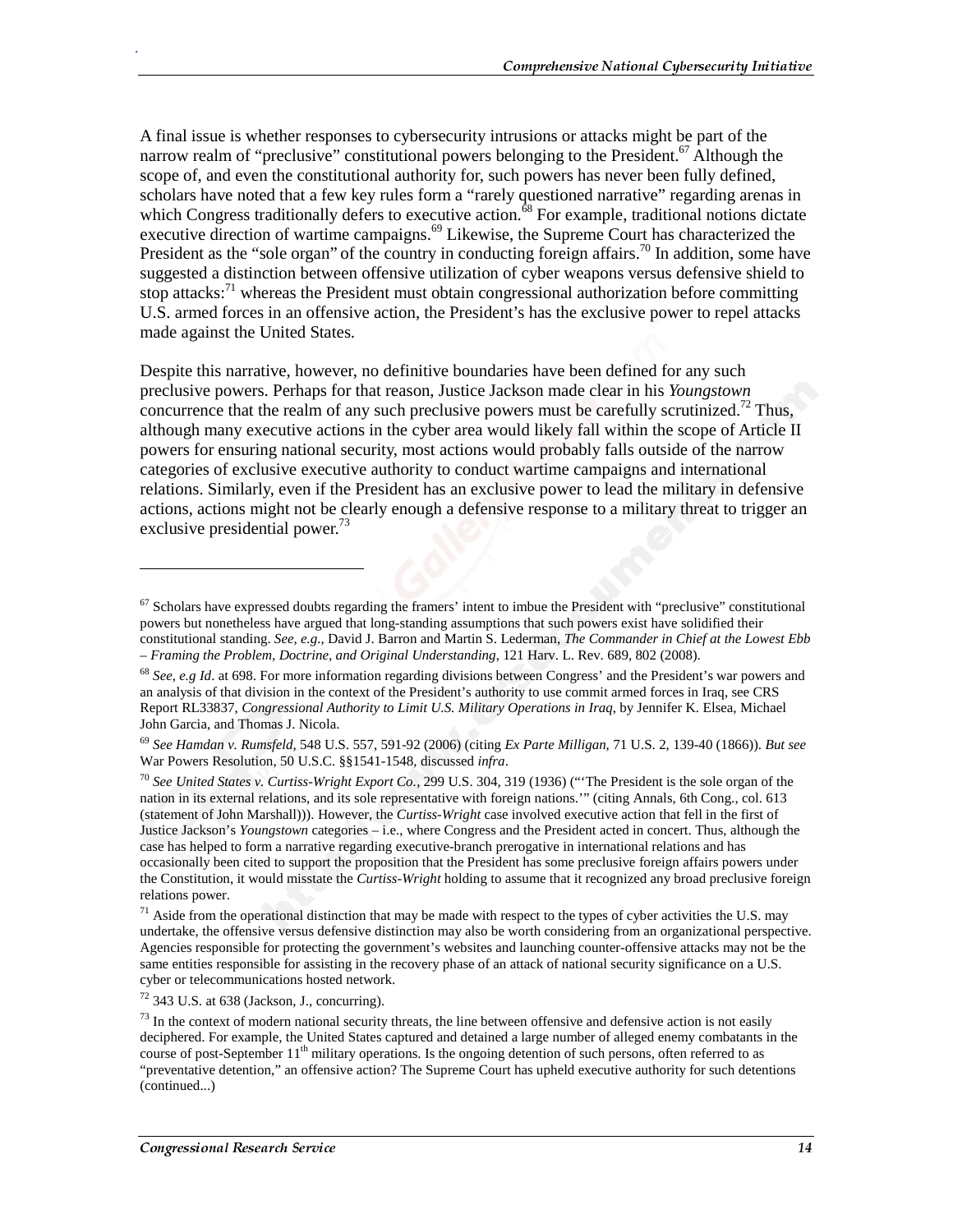Thus, it appears that the *Youngstown* framework would apply to a review of the President's authority to implement responses such as the CNCI. Thus, if Congress passed conflicting legislation in the cybersecurity area, some executive actions could be constrained. Alternatively, congressional legislation granting explicit authority for cybersecurity measures would more firmly confirm the executive authority to act in that area.

It is possible that the Supreme Court will address the constitutional authorities for national security in a future case. *Youngstown* represents one of only a small number of cases in which the Supreme Court has reached questions regarding the political branches' shared powers under the Constitution. Modern threats might necessitate new definitions within the Court's separation-ofpowers jurisprudence. For example, as cyber activities and telecommunication architectures are networked globally, with it often being difficult to ascertain where an attack or intrusion emanates, distinctions based on notions of conventional war may seem increasingly inconsistent with the modern Commander-in-Chief role.

#### **Congressional Constraints on Executive Action**

Even if the CNCI or future cybersecurity initiatives are grounded in statutory or constitutional authority, questions will nonetheless arise regarding the degree to which legislative oversight is appropriate. Congress has attempted to obligate the President to report to relevant congressional leaders for actions taken pursuant to war powers or as part of intelligence operations. In 1973, Congress passed the War Powers Resolution to "fulfill the intent of the framers of the Constitution of the United States and insure that the collective judgment of both the Congress and the President will apply to the introduction of United States Armed Forces into hostilities."<sup>74</sup> Although presidents since the Resolution's passage have maintained that the Resolution unconstitutionally limits presidential authority, presidents have in many cases submitted documents for Congress that are "consistent with" the Resolution's requirements.<sup>75</sup>

Similarly, after the Iran-Contra affair, Congress passed legislation increasing congressional oversight of intelligence activities, including significant and anticipated intelligence activities, and covert actions.<sup>76</sup> To the extent consistent with due regard for preventing unauthorized disclosure of classified information regarding sensitive intelligence sources and methods, current law requires that congressional intelligence committees be kept fully informed regarding intelligence activities. If the President determines that it is essential to meet extraordinary

(...continued)

 $\overline{a}$ 

on statutory rather than constitutional grounds; it has not addressed offensive versus defensive distinction. *Hamdi*, 542 U.S. 507. Thus, even if some components of the CNCI qualify as war-related activity, perhaps because they target cyber terrorists, little guidance exists regarding which actions might qualify as defensive rather than offensive actions under the traditional war powers analysis.

<sup>74</sup> War Powers Resolution, P.L. 93-148, 87 Stat. 555 (1973) (codified at 50 U.S.C. §§1541-1548); 50 U.S.C. §1541(a).

<sup>75</sup> For information Presidential actions vis-a-vis the War Powers Resolution, see CRS Report RL33532, *War Powers Resolution: Presidential Compliance*, by Richard F. Grimmett.

<sup>&</sup>lt;sup>76</sup> Fiscal Year 1991 Intelligence Authorization Act, P.L. 102-88, 105 Stat. 429 (1991) (codified as amended at 50 U.S.C. §§413, 413a, 413b).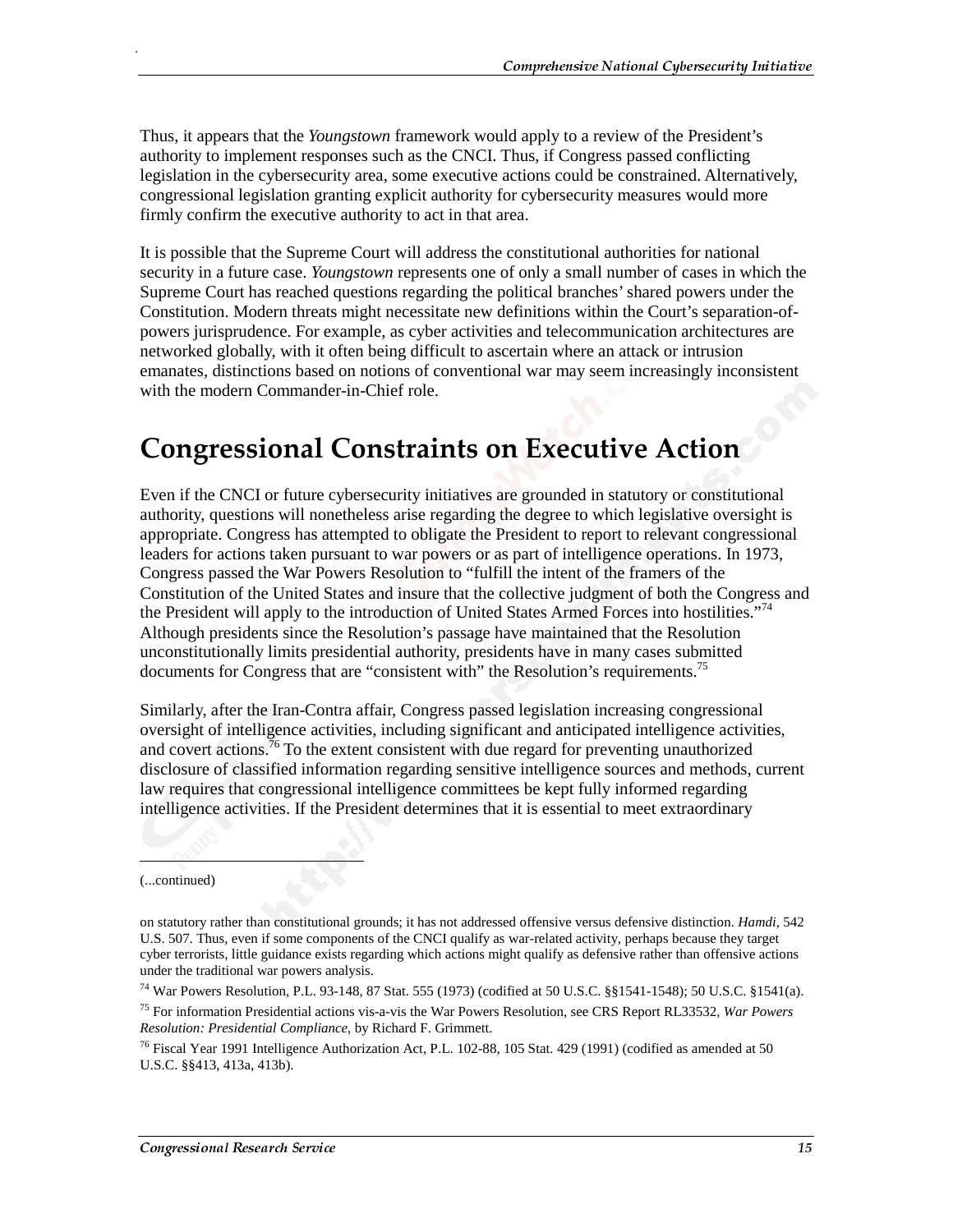circumstances affecting vital U.S. interests, a presidential finding regarding a covert action may be limited to a small number of congressional leaders.<sup>77</sup>

With respect to the CNCI, a key question is whether ongoing or potential U.S. cyber activities, defensive and offensive, may fall within the sphere of a covert activity or an intelligence activity and thus trigger reporting requirements. The statutory definition of "covert actions" includes "activity or activities of the United States Government to influence political, economic, or military conditions abroad, where it is intended that the role of the United States Government will not be apparent or acknowledged publicly," but excludes activities conducted for the purpose of gathering intelligence and "traditional" diplomatic, military, or law enforcement activities.<sup>78</sup> The definition of "intelligence activity" is broader; it includes covert actions and "financial intelligence activities."<sup>79</sup> Because the definitions focus on the influence, rather than the presence, of conditions abroad, it appears that cyber actions targeting or even defending against cyber threats, even if conducted inside the United States, could trigger reporting requirements.

In addition to the potential application of ongoing reporting requirements, Congress could elicit information regarding executive actions by virtue of its enumerated power to control spending. The  $110^{th}$  Congress took several steps to obtain information regarding the CNCI in that manner. A continuing resolution, passed by Congress and signed into law in September 2008, withholds \$127 million of a \$313.5 million appropriation for cybersecurity until House and Senate appropriations committees "receive and approve a plan for expenditure for [the CNCI] that describes the strategic context of the program; the specific goals and milestones set for the program; and the funds allocated to achieving each of those goals."<sup>80</sup> In addition, the Senate Committee on Homeland Security and Governmental Affairs held a closed hearing in March 2008 regarding the CNCI and later obtained answers to some questions regarding the initiative.<sup>81</sup> Finally, as part of a larger Homeland Security Authorization bill, S. 3623, Senator Lieberman introduced legislation during the  $110<sup>th</sup>$  Congress that would provide for congressional oversight of the CNCI and establish "a robust National Cyber Security Center with the mission of coordinating and enhancing federal efforts to protect government networks."82 As an authorization bill for the DHS has not been passed since the creation of the Department, whether the proposed legislative oversight efforts will be effective remains to be seen. Also, as with many programs associated with intelligence community activities and defense, concerns regarding committee jurisdiction in the areas of oversight, authorization, and appropriations might be raised for the CNCI.

 $\overline{a}$ 

<sup>77</sup> For more information on congressional oversight of covert actions, see CRS Report RL33715, *Covert Action: Legislative Background and Possible Policy Questions*, by Alfred Cumming.

<sup>78 50</sup> U.S.C. §413b(e).

 $79$  50 U.S.C. §413(f).

<sup>80</sup> Consolidated Security, Disaster Assistance, and Continuing Appropriations Act of 2009, P.L. 110-329, (2008).

<sup>&</sup>lt;sup>81</sup> NSPD-54/HSPD-23 and the Comprehensive National Cyber Security Initiative: Hearing Before the Sen. Homeland Security and Governmental Affairs Comm., 110<sup>th</sup> Cong. (March 4, 2008).

<sup>82</sup> S. 3623, 110<sup>th</sup> Cong. §§601-08 (2008); 154 Cong. Rec. S9687 (daily ed. Sept. 26, 2008) (statement of Sen. Lieberman).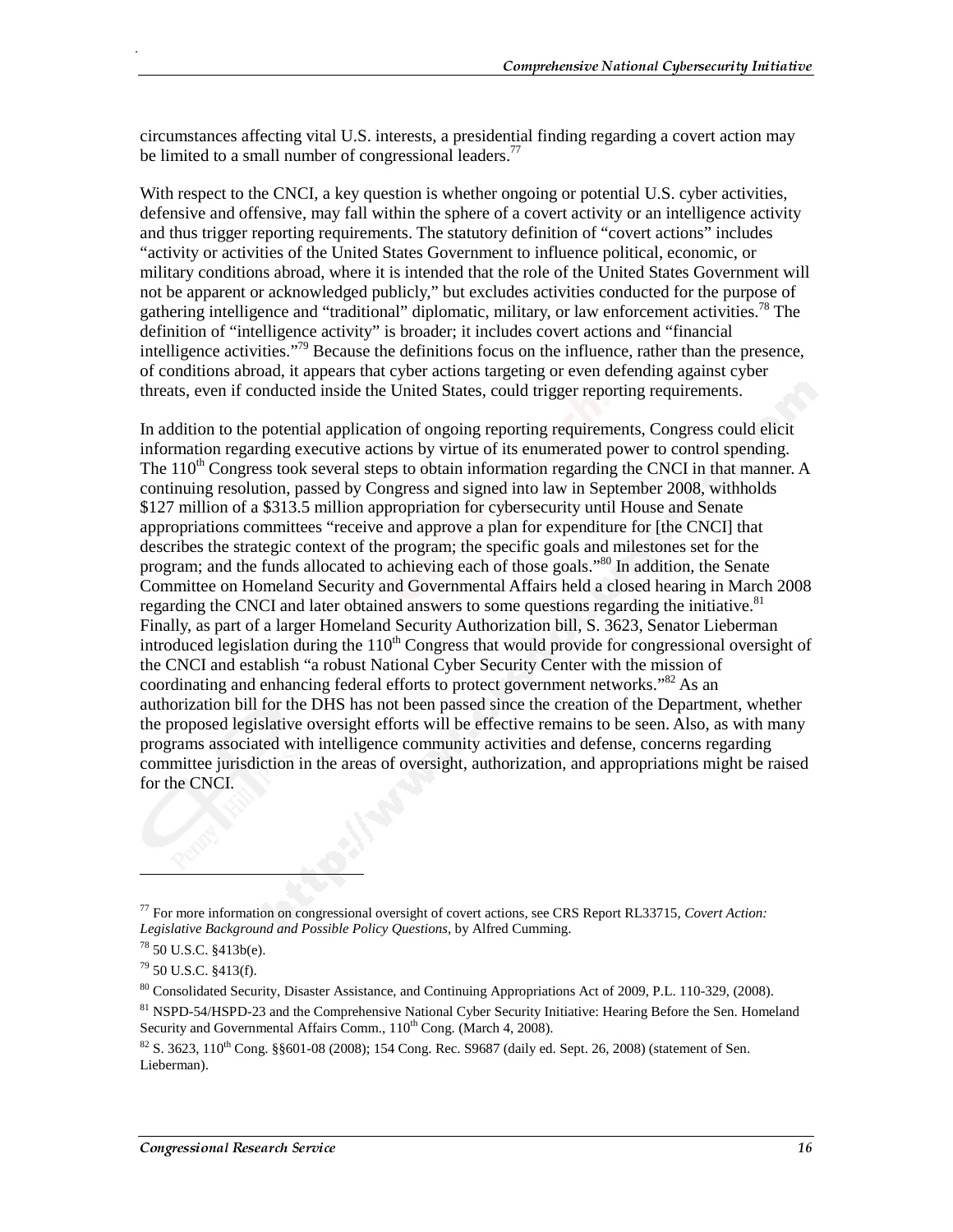### Policy Considerations and Congressional Options

As with executive control over covert actions, foreign affairs, and intelligence gathering, strong justifications support the assertion that the executive branch is best suited to take reasonable and necessary actions to defend the country against cyber-based threats. One such justification stems from the broad diversity of cybersecurity threats: the President is arguably best positioned to take a leadership role or create a uniform response to span the range of cyber vulnerabilities. In addition, the executive branch is likely most able to integrate intelligence-gathering, military, and other vehicles for addressing the cybersecurity challenge. However, in order for Congress to maintain ongoing awareness of CNCI plans and activities and to effectively perform its constitutional duties of oversight based on a thorough understanding of executive branch activities, some security experts suggest a range of legislative activities that might be required. Congress might choose to:

- determine the most appropriate and effective organizational entity in which the nation's principal cybersecurity prevention, response, and recovery responsibilities should reside;<sup>83</sup>
- require the senior U.S. government official in charge of all CNCI related activities be a Senate confirmable position to facilitate ongoing information exchange regarding Initiative plans and areas of progress and difficulty;
- enact legislative language recognizing and defining the classified and unclassified aspects of the CNCI and the need for greater transparency and inclusiveness;
- require the new Administration to develop and revise annually a classified and unclassified national cyber security strategy and intelligence community generated National Intelligence Estimate that provides Congress, the telecommunications industry, and the American public information related to the CNCI, the current and strategic cyber threats facing the nation, and programs being implemented to prepare for evolving technological risks;
- define the privacy and civil liberty considerations that should accompany all aspects of the CNCI;
- include legislative language in applicable authorizations bills to establish a programmatic foundation for CNCI related programs and suggest funding for current and future year's activities; or
- identify and codify relevant laws defining a national security related cyber offense against the United States, offensive versus defensive cyber activities, and

 $\overline{a}$ 

<sup>&</sup>lt;sup>83</sup> Possible organizational constructs for such an entity range from a single entity placed in charge of all phases of U.S. cyber activity to a coordination office with the authority and responsibility to compel other organizations to adhere to the President's cyber strategy. Entities often noted as having a significant contribution to the U.S. cyber activity, which could add capability and resources to the CNCI's capabilities, include the cyber and telecommunications industries, intelligence and law enforcement communities, and academia.